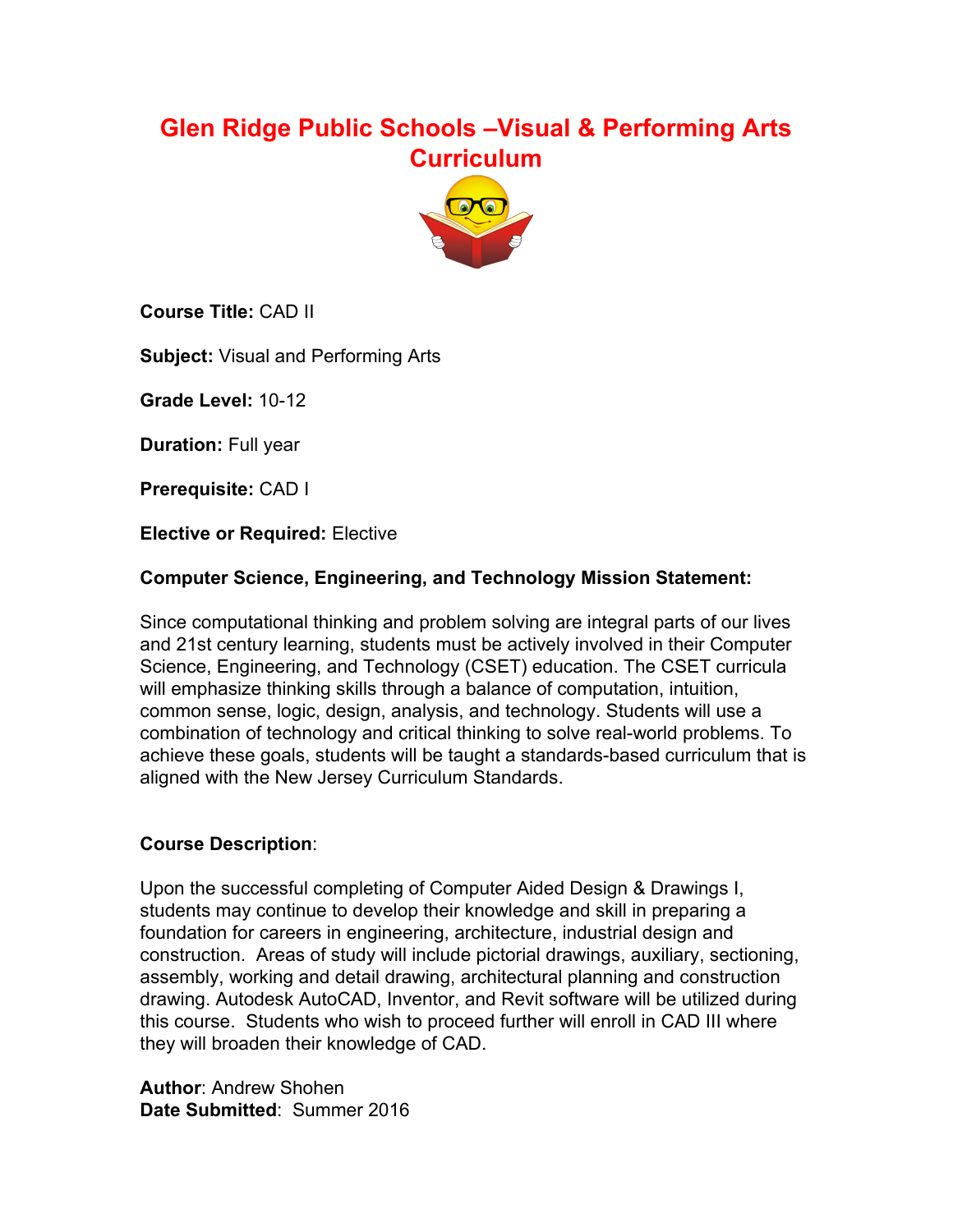## **CAD II TABLE OF CONTENTS**

| <b>UNIT</b> | <b>TITLE</b>                            | <b>Timeline</b> |
|-------------|-----------------------------------------|-----------------|
| 1           | Review of CAD                           | 4 Weeks         |
| 2           | <b>Design Fundamentals</b>              | 6 Weeks         |
| 3           | 3D Modeling and Layouts                 | 5 Weeks         |
| 4           | <b>Mechanical Design</b>                | 5 Weeks         |
| 5           | <b>Residential Architectural Design</b> | 10 Weeks        |
| 6           | <b>Commercial Architecture</b>          | 10 Weeks        |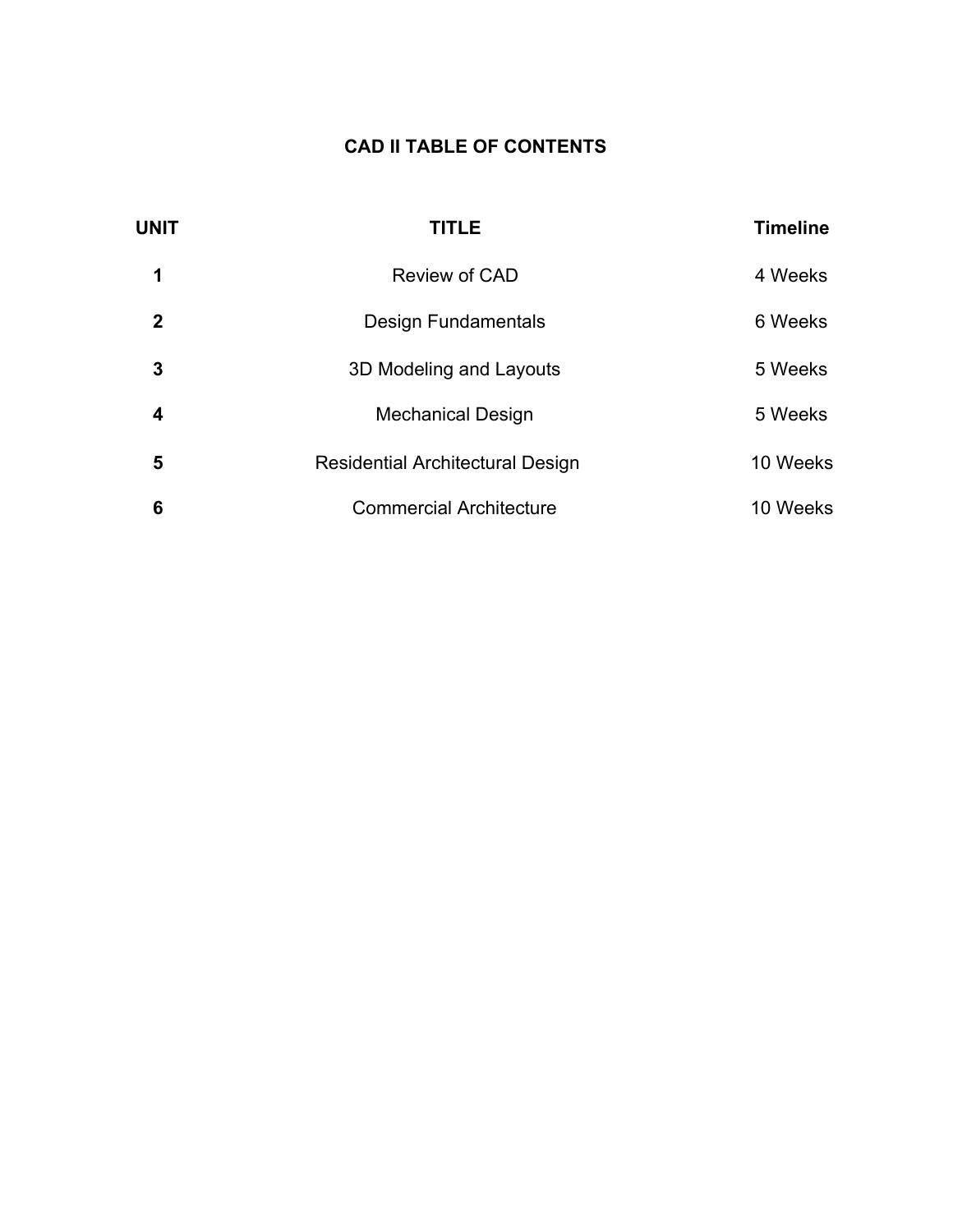#### **Course Name** CAD II

### **Topic/Unit:**

### Review of CAD

### **Approximate # Of Weeks: 34 Weeks**

#### **Essential Questions:**

- How do the rules of geometry affect a CAD drawing?
- How can the use of shortcuts and particular commands help in the efficiency of producing CAD drawings?
- What would happen in the manufacturing process if the design did not include specific dimensions?
- Why are accurate 2D drawings so important in the creation of 3D models?
- How can 3D modeling and mechanical design expand your career opportunities?

### **Upon completion of this unit students will be able to:**

- Understand the method of retrieving private files through the public network and have a positive approach to original design. (8.1.12.D.1)
- Draw and dimension 2D mechanical parts with increasing difficulty and apply shortcut functions in CAD. (8.2.12.C.5)
- Apply geometric concepts and constraints to 2D drawings to solve technical problems. (M.G-MG.A.3)
- **●** Demonstrate an understanding of mathematic principles as they relate to a CAD drawing. (M.G-MG.A.1)
- Use Boolean operations; extrude 2D drawing in to 3D models for the creation of a product. (8.2.12.D.3)
- **●** Compare and contrast 2D CAD with 3D CAD systems in terms of skills and career paths. **9.2.12.C.3**
- Apply the design process in the creation of prototypes to solve real-life technical problems. (8.2.12.D.1)
- **●** Apply good elements of design when creating an original logo or products. (9.3.12.AR‐VIS.2)
- Use arrays in the creation of a tessellation. (M.G-CO.A.5)
- *●* Understand how CAD and 3D modeling plays a critical role in designing solutions for STEM-related careers. (9.3.ST.4)
- Design three-dimensional models that have both function and form. (9.3.12.AR‐VIS.3)

### **Interdisciplinary Standards**

## **Math**

● **M.GCO.A.5:** Given a geometric figure and a rotation, reflection, or translation, draw the transformed figure using, e.g., graph paper, tracing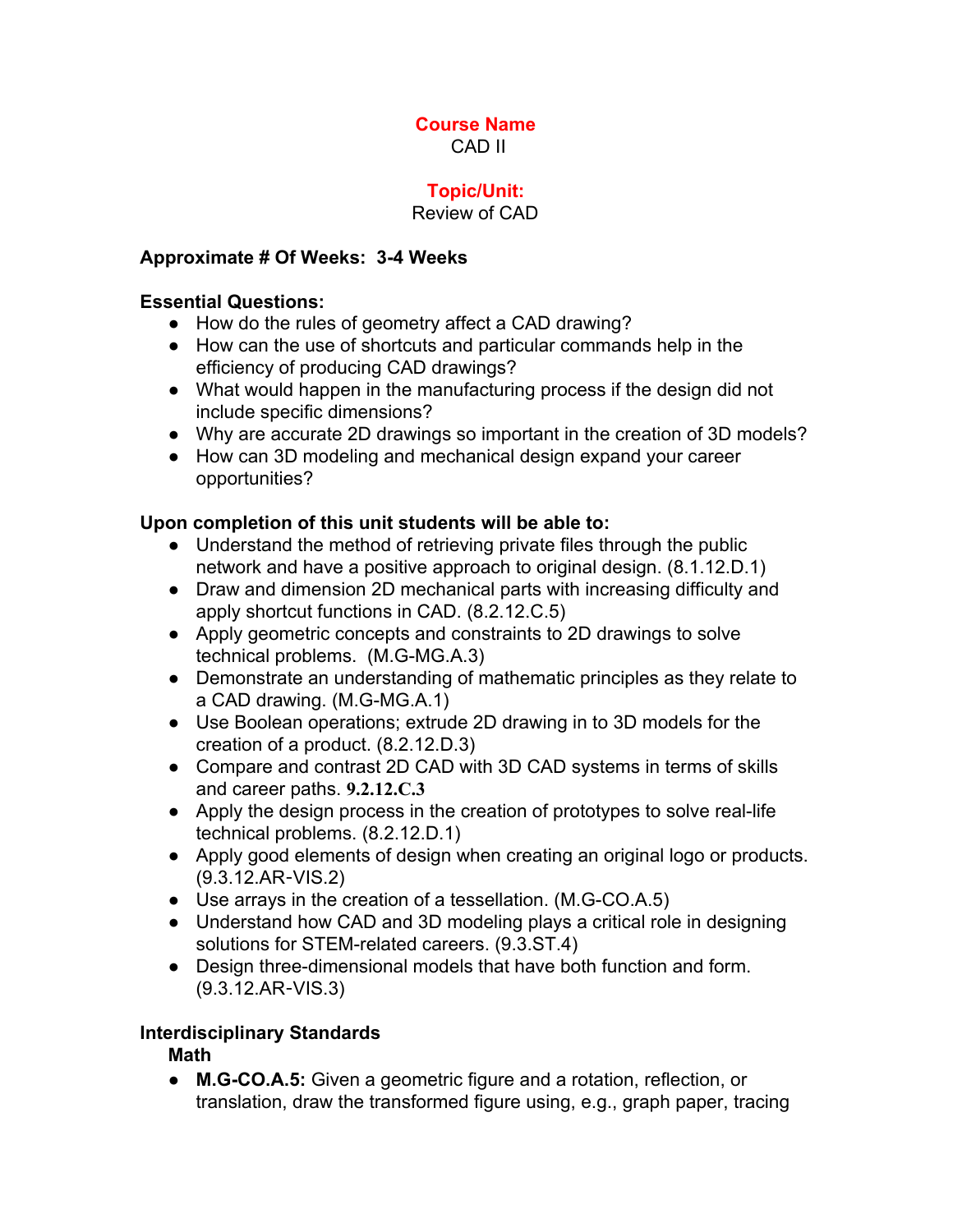paper, or geometry software. Specify a sequence of transformations that will carry a given figure onto another.

- M.G-MG.A.1: Use geometric shapes, their measures, and their properties to describe objects.
- M.G-MG.A.3: Apply geometric methods to solve design problems (e.g., designing an object or structure to satisfy physical constraints or minimize cost; working with typographic grid systems based on ratios).★

## **Technology**

- **8.1.12.D.1**: Demonstrate appropriate application of copyright, fair use and/or Creative Commons to an original work.
- **8.2.12.C.5:** Create scaled engineering drawings of products both manually and digitally with materials and measurements labeled.
- **8.2.12.D.1:** Design and create a prototype to solve a real world problem using a design process, identify constraints addressed during the creation of the prototype, identify trade-offs made, and present the solution for peer review.
- **8.2.12.D.3:** Determine and use the appropriate resources (e.g., CNC (Computer Numerical Control) equipment, 3D printers, CAD software) in the design, development and creation of a technological product or system.

# **21 st Century Life and Careers**

● **9.2.12.C.3:** Identify transferable career skills and design alternate career plans.

### **Career and Technical Education**

- **9.3.12.AR**‐**VIS.2:** Analyze how the application of visual arts elements and principles of design communicate and express ideas.
- 9.3.12.AR-VIS.3: Analyze and create two and three-dimensional visual art forms using various media.
- **9.3.ST.4:** Understand the nature and scope of the Science, Technology, Engineering & Mathematics Career Cluster and the role of STEM in society and the economy.

### **Activities:**

- Students will review procedures for creating a CAD drawing.
- Students will apply shortcuts and specific operations to enhance their skills and efficiency when producing a CAD drawing.
- Students will use geometric concepts and constraints when producing advanced two-dimensional drawings.
- Students will extrude two-dimensional drawings into three-dimensional models.

## **STEAM Activity:**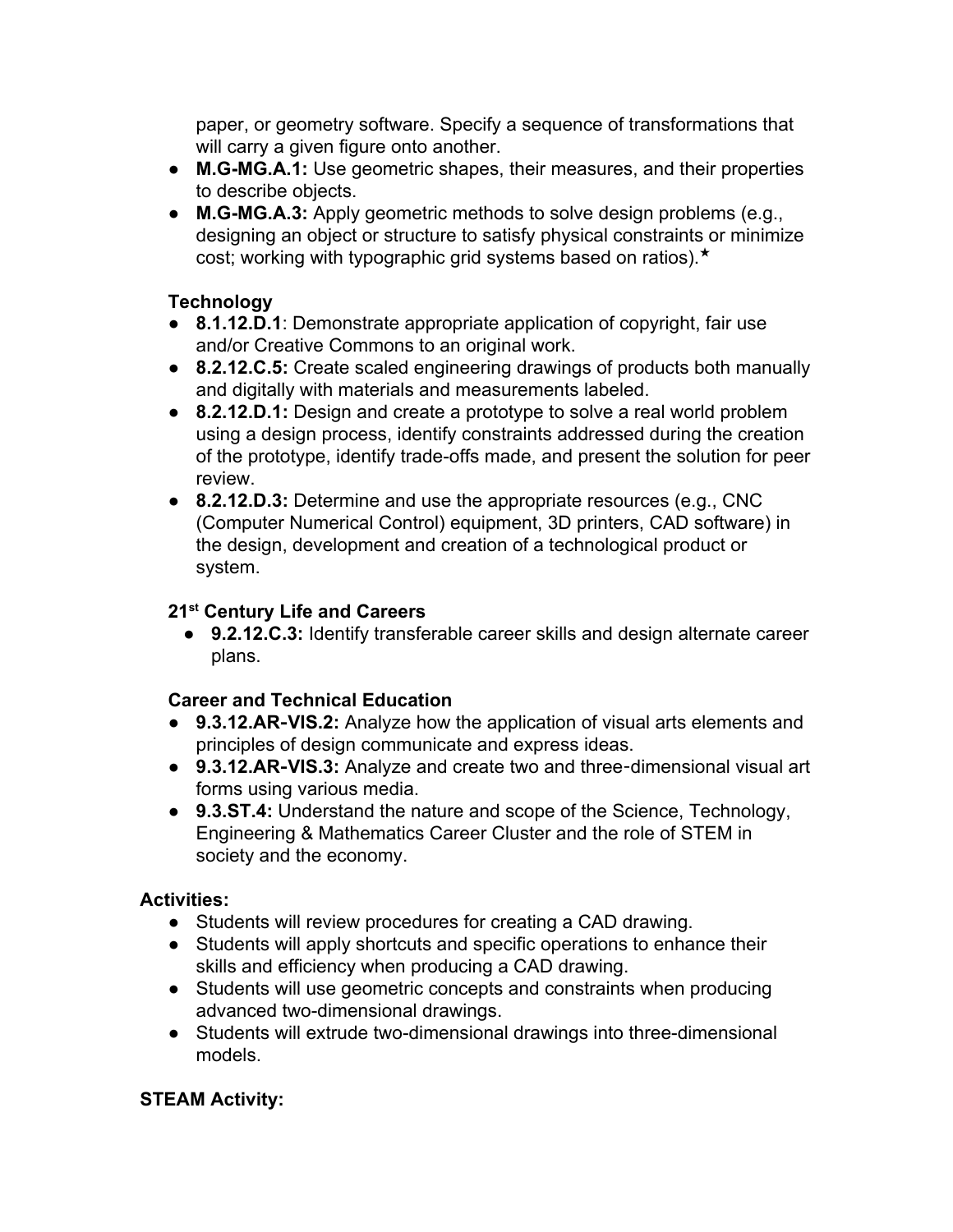• Ear bud holder: Design a simple ear bud holder that allows for portability, secure connections with ear buds, the entire cord to wind and unwind quickly and the ability to be fastened to ones clothing.

### **Enrichment Activities**:

- **●** Sample drawings for each assigned drawing will be used.
- **●** Drawings will be use to enhance student's knowledge of CAD operations.
- Drawings should use layers for centerlines, hidden lines, extension lines and dimensioning.
- Sample real life objects will be used to that the students are drawing.
- Athletic field: Students will draw a one-point perspective view of an athletic field. Students will design an original team logo for the field.
- Tessellation: Students will design an original tessellation. This drawing will use the linear array function.

### **Methods of Assessments/Evaluation:**

- Quizzes on measuring, dividing and decimal equivalencies.
- Questions of the day. (Commands, careers & computer stations)
- AutoCAD drawing quiz, and vocabulary quiz.
- Peer evaluation of drawings.
- Assessment rubrics to ensure drawings meet the requirements specified.
- **●** Students will be assessed on the accuracy and proper use of dimensions in their drawings.
- Students will complete assigned drawing by the determined due date.
- Students will keep a digital portfolio of their drawings.
- Students will make all necessary revisions for final flawless drawing to include in their digital portfolios.

### **Resources:**

- **●** Digital handouts of 2D drawings references
- **●** Textbooks: *Mechanical Drawing*, & *Technical Drawing*
- **●** Computers with AutoCAD and Inventor installed
- **●** Plotter/Printers
- **●** 3D printer
- **●** Projector and screen
- **●** Calculator
- **●** Rulers
- **●** Calipers

### **Online Resources:**

- Mr. Shohen's page: http://www.glenridge.org/Page/3606 Ear bud holder:
- http://www.instructables.com/id/3D-Printed-Earbud-Compact/
- http://www.businesswire.com/news/home/20160127006412/en/Stratasys-Announces-3D-Printing-Education-Modules-Middle
- http://www.shapeways.com/marketplace/?tag=earphones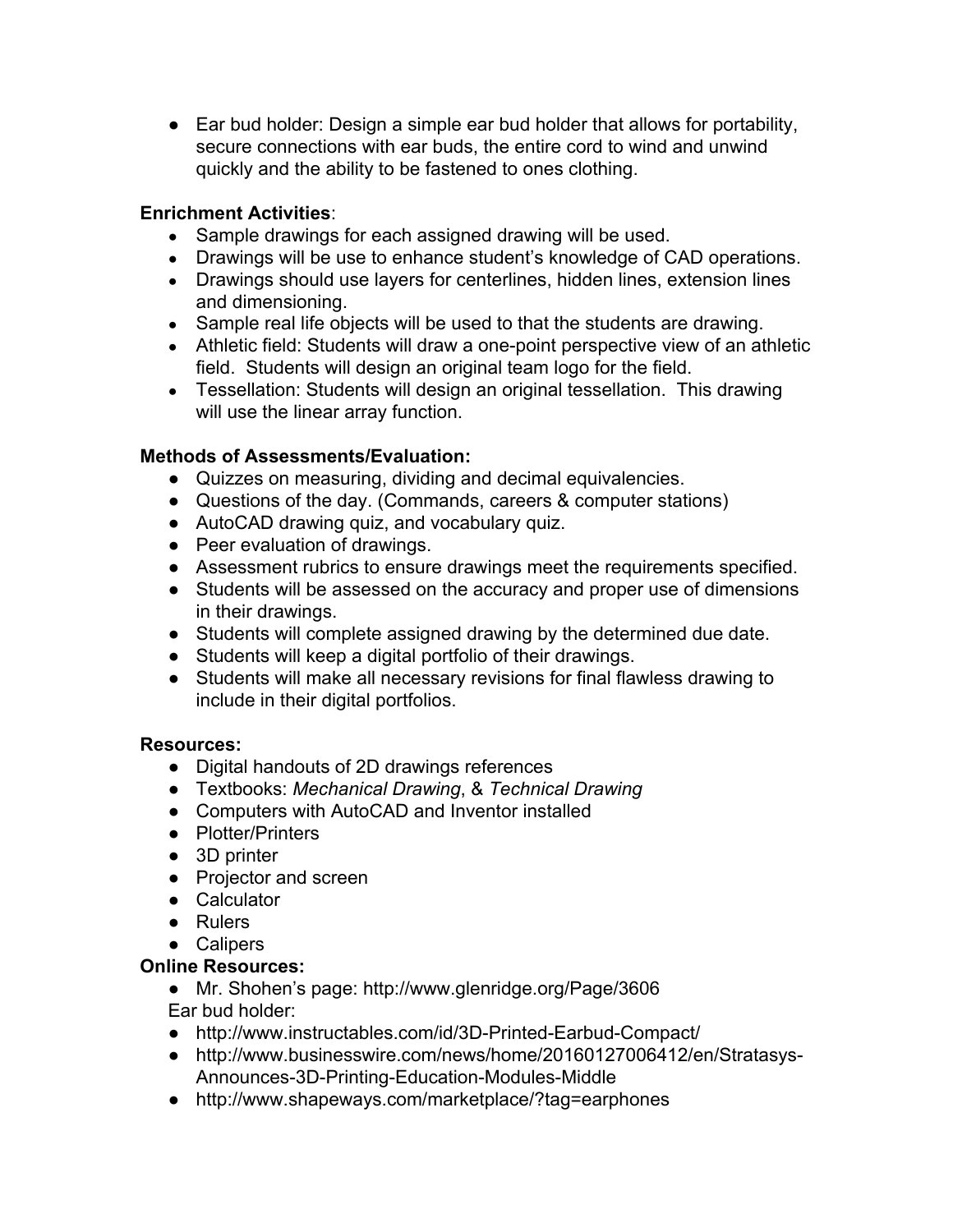• http://www.core77.com/posts/27946/Designing-for-Earbud-Cord-Control

## **Course Name**

CAD II

## **Topic/Unit:**

#### Design Fundamentals

#### **Approximate # Of Weeks: 56 Weeks**

#### **Essential Questions:**

- How has parametric modeling with advanced 3D software changed the drafting industries?
- Why should you choose to use a modeling program that allows for editing of each step when creating a mechanical part?
- What would happen if you enter in accurate dimensions during the 3D modeling process?
- Why should you edit sketches instead of creating new sketches when fixing a mistake?
- Why should you delete unused sketches when using a 3D modeling program?
- How do multi-views of a 3D model help in the manufacturing process?
- How can a 3D modeling program produce an isometric view drawing?
- How can a section view drawing be used to show internal details of parts?
- How does 3D modeling effect the ability to create an auxiliary view for a layout?

### **Upon completion of this unit students will be able to:**

- Create and extrude 3D mechanical parts and edit parametric dimensions. (8.2.12.C.5)
- Assemble parts by aligning planes mating surfaces and inserting. (8.2.12.C.4)
- Produce mechanical motion and part interaction by creating surface contacts. (9.3.ST.1)
- Use parametric modeling software to transfer drawing from the textbook to the computer program. (8.2.12.D.3)
- Build technical vocabulary by understanding key terms used in CAD and geometry. (M.G-MG.A.1)
- Draw and dimension mechanical parts and assembled parts. (8.2.12.C.5)
- Design and manufacture a prototype of a product and provide a description of how the product could be manufactured. (8.2.12.D.1)
- Draw real life objects that can be full and half sectioned by using cut planes. (M.G-GMD.B.4)
- Draw real life technical objects that are on non-perpendicular angles. (9.3.MN.6)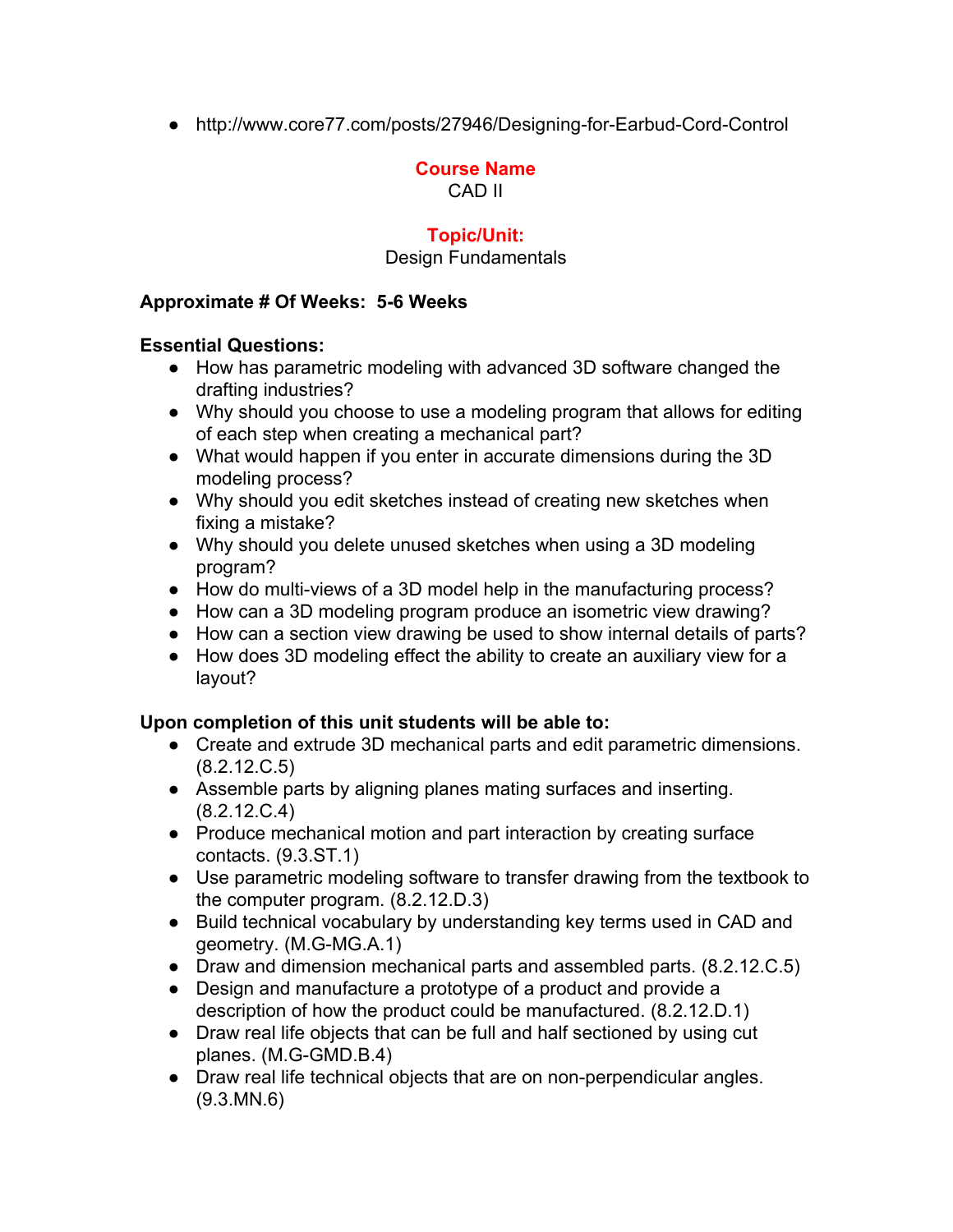### **Interdisciplinary Standards:**

### **Math**

- M.G-GMD.B.4: Identify the shapes of two-dimensional cross-sections of three-dimensional objects, and identify three-dimensional objects generated by rotations of two-dimensional objects.
- M.G-MG.A.1: Use geometric shapes, their measures, and their properties to describe objects.

## **Technology**

- **8.2.12.C.4:** Explain and identify interdependent systems and their functions.
- **8.2.12.C.5:** Create scaled engineering drawings of products both manually and digitally with materials and measurements labeled.
- **8.2.12.D.1:** Design and create a prototype to solve a real world problem using a design process, identify constraints addressed during the creation of the prototype, identify trade-offs made, and present the solution for peer review.
- **8.2.12.D.3:** Determine and use the appropriate resources (e.g., CNC (Computer Numerical Control) equipment, 3D printers, CAD software) in the design, development and creation of a technological product or system.

## **Career and Technical Education**

- **9.3.12.AR**‐**VIS.3:** Analyze and create two and three‐dimensional visual art forms using various media.
- **9.3.ST.1:** Apply engineering skills in a project that requires project management, process control and quality assurance.

## **Activities:**

- Draw a two-dimensional sketch using the draw and modify tool bars.
- Apply dimensions, and geometrical constraints to the sketch.
- Finish the sketch and extrude to a three-dimensional object.
- Add hole by extruding circles as a cut through the object.
- Draw practice parts (i.e. Soma Cube, Lego Brick, 6 sided die and caterpillar gears)
- Open the drawing in a tile block showing orthographic and isometric projections and assign dimensions.
- Students will use parametric modeling software to draw sectional vies of objects with increasing difficulties.
- Students will use parametric modeling software to draw auxiliary projections of objects with increasing difficulties.
- Multi-View CAD Drawings: Students will recreate multi-view drawings from a drafting textbook to include in their portfolio. Each drawing will be dimensioned using proper dimensioning rules.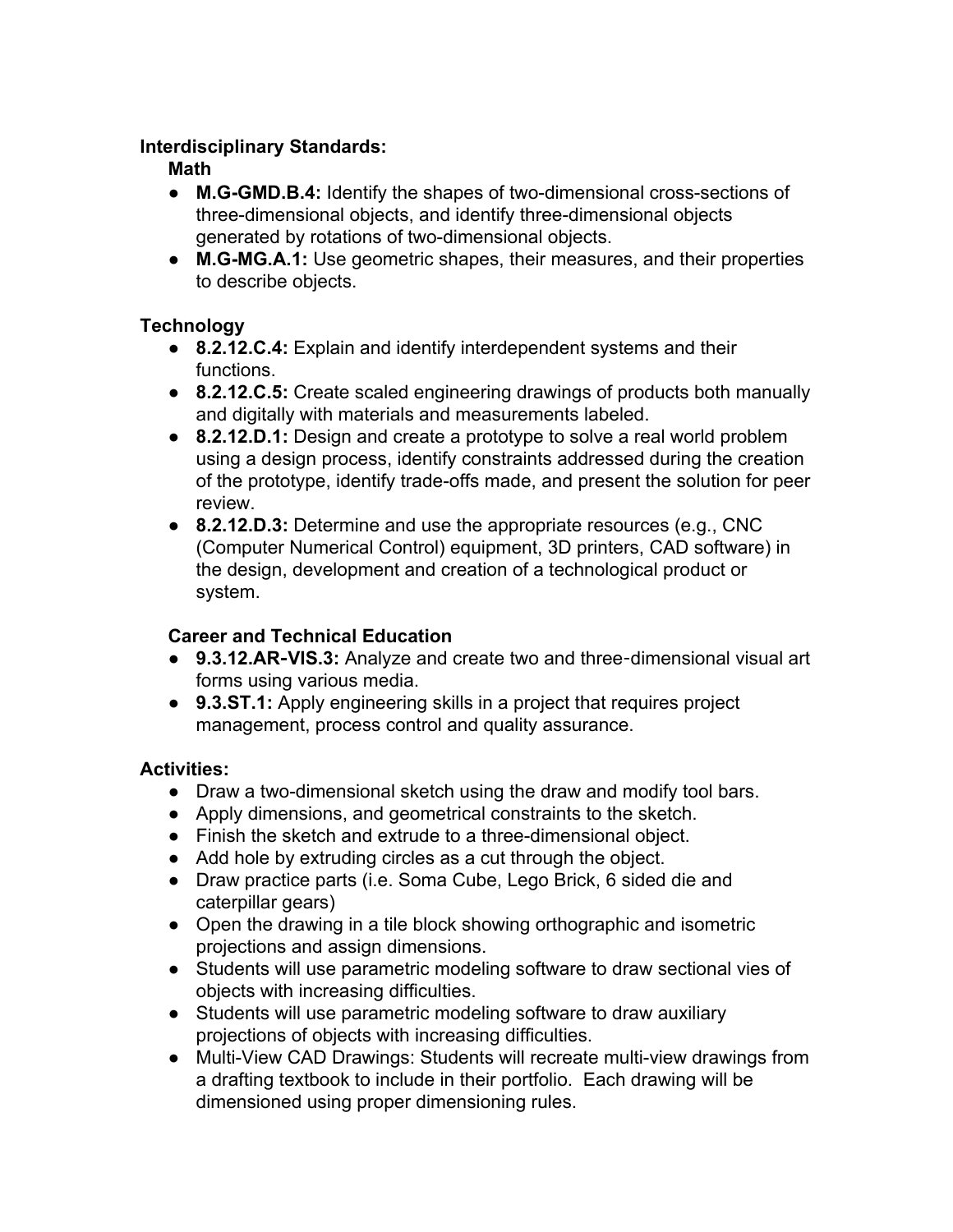### **STEAM Activities:**

- **●** Car Design: The students will design a detailed drawing of a car using multi view projection and dimensioning.
- **●** Pull toy: Students will design and create a prototype of a pull toy that produces a mechanical motion using the 3D printer or CNC machine. Then provide a description of how the product could be manufactured in a state-of-the-art American manufacturing facility.

### **Enrichment Activities**:

- Sample drawings for each assigned project and each assigned drawing.
- Sample real life objects for the students to draw.
- The Paramedic Modeling text can be used for basic tutorials of how to draw three- dimensional parts.
- Pats can be drawn from the Parametric Modeling Text or the Engineering Drawing and design Text.
- Each drawing should be dimensioned using proper dimensioning rules.
- Drawings should allow students to become familiar with using the model browser tool bar for modifications.
- Drawings should allow students to become familiar with the process of creating a 2D sketch and extruding the sketch to 3D.

### **Methods of Assessments/Evaluation:**

- Applying parametric modeling for an original design.
- Quizzes on technical drawings form the Parametric Modeling Text.
- Questions from each chapter of the Parametric Modeling text.
- Peer evaluation of drawings.
- Assessment rubrics to ensure drawings meet the requirements specified.
- **●** Students will be assessed on the accuracy and proper use of dimensions in their drawings.
- Students will complete assigned drawing by the determined due date.
- Students will keep a digital portfolio of their drawings.
- Students will make all necessary revisions for final flawless drawing to include in their digital portfolios.

## **Resources:**

- **●** Digital handouts of drawings and procedures.
- **●** Parametric Modeling Textbook.
- **●** Textbooks: *Mechanical Drafting*, *Technical Drawing*: *Engineering Drafting And Design.*
- **●** Computers with AutoCAD and Inventor installed
- **●** Plotter/Printers
- **●** 3D printer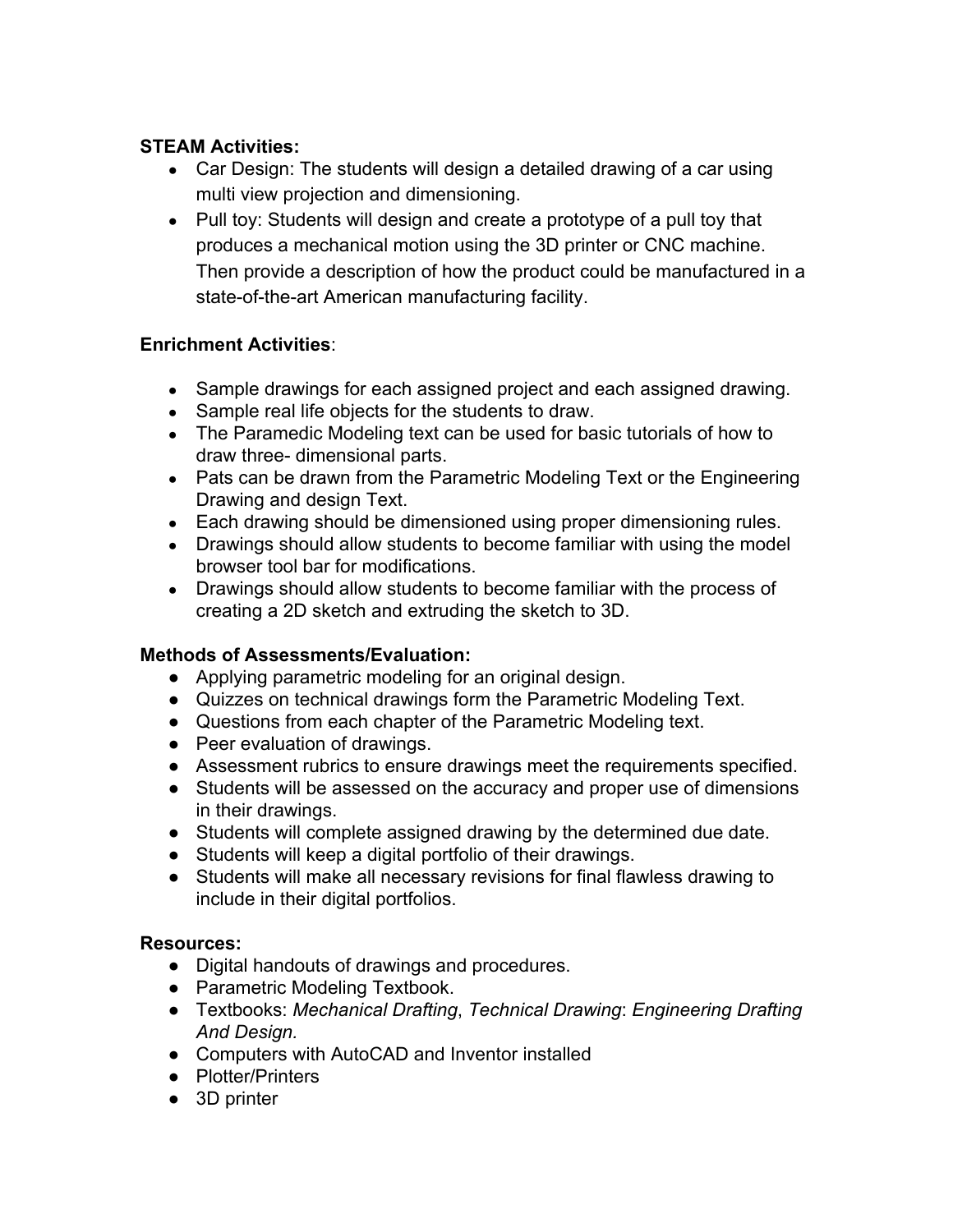- **●** Projector and screen
- **●** Calculator
- **●** Rulers
- **●** Calipers

## **Online Resources:**

- Mr. Shohen's page: http://www.glenridge.org/Page/3606 Pull Toy:
- http://tsa.mountainview.groupfusion.net/modules/locker/files/get\_group\_fil e.phtml?gid=4786004&fid=29485527
- $\bullet$  http://www.instructables.com/id/3D-printed-pullback-toy-car/ Puzzle:
- https://www.youtube.com/watch?v=9ngzN2RQEtM
- $\bullet$  http://www.instructables.com/id/3d-printed-puzzle/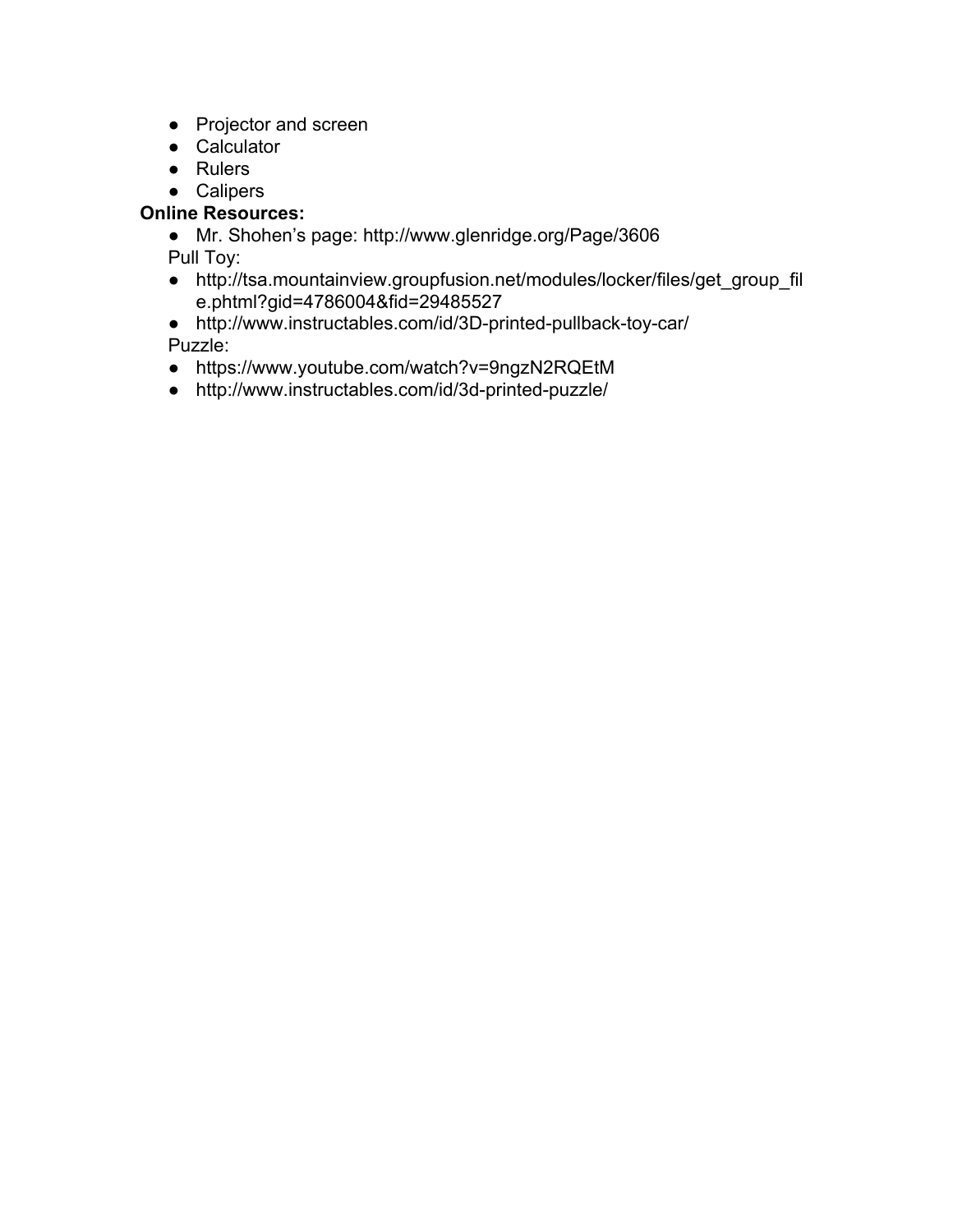#### **Course Name** CAD II

#### **Topic/Unit:**

#### 3D Modeling and Layouts

#### **Approximate # Of Weeks: 45 Weeks**

#### **Essential Questions:**

- What would happen if there were no way to set up a drawing?
- Why are assembly drawings so useful to the manufacturing process?
- What is that advantages to prototyping assembly models?
- Why is communication during the manufacturing process so important?
- What would happen if the world didn't have standard threads?
- How can one use 3D CAD to create a surface development for sheet metal pars?
- What kinds of projects are made from surface development drawings?

#### **Upon completion of this unit students will be able to:**

- Draw advanced 3D solid models using sweeps, lofts and arrays to produce accurate representations of objects. (9.3.12.AR‐VIS.3)
- Create sheet metal parts though the use of surface development.  $(M.G-MG.A.1)$
- Create treads by applying bitmap surfaces to holes and shafts. (9.3.MN.6)
- Create threads by using the coil cut command to create screws, bolts and other hardware or assembly of parts. (9.3.MN.6)
- Design and prototype products that use threads and coils. (8.2.12.D.3)
- Draw and assemble 3D solid models from several smaller parts. (8.2.12.C.4)
- Import hardware into assembled drawings using the content browser. (9.3.12.AC‐DES.8)
- Dimension assembled drawings and use callout notes to identify thread sizes. (8.2.12.C.5)
- Communicate with peers to design an original mechanical device or re-create an existing mechanical device. (8.2.12.D.1)

### **Interdisciplinary Standards**

**Math**

• M.G-MG.A.1: Use geometric shapes, their measures, and their properties to describe objects.

### **Technology**

● **8.2.12.C.4:** Explain and identify interdependent systems and their functions.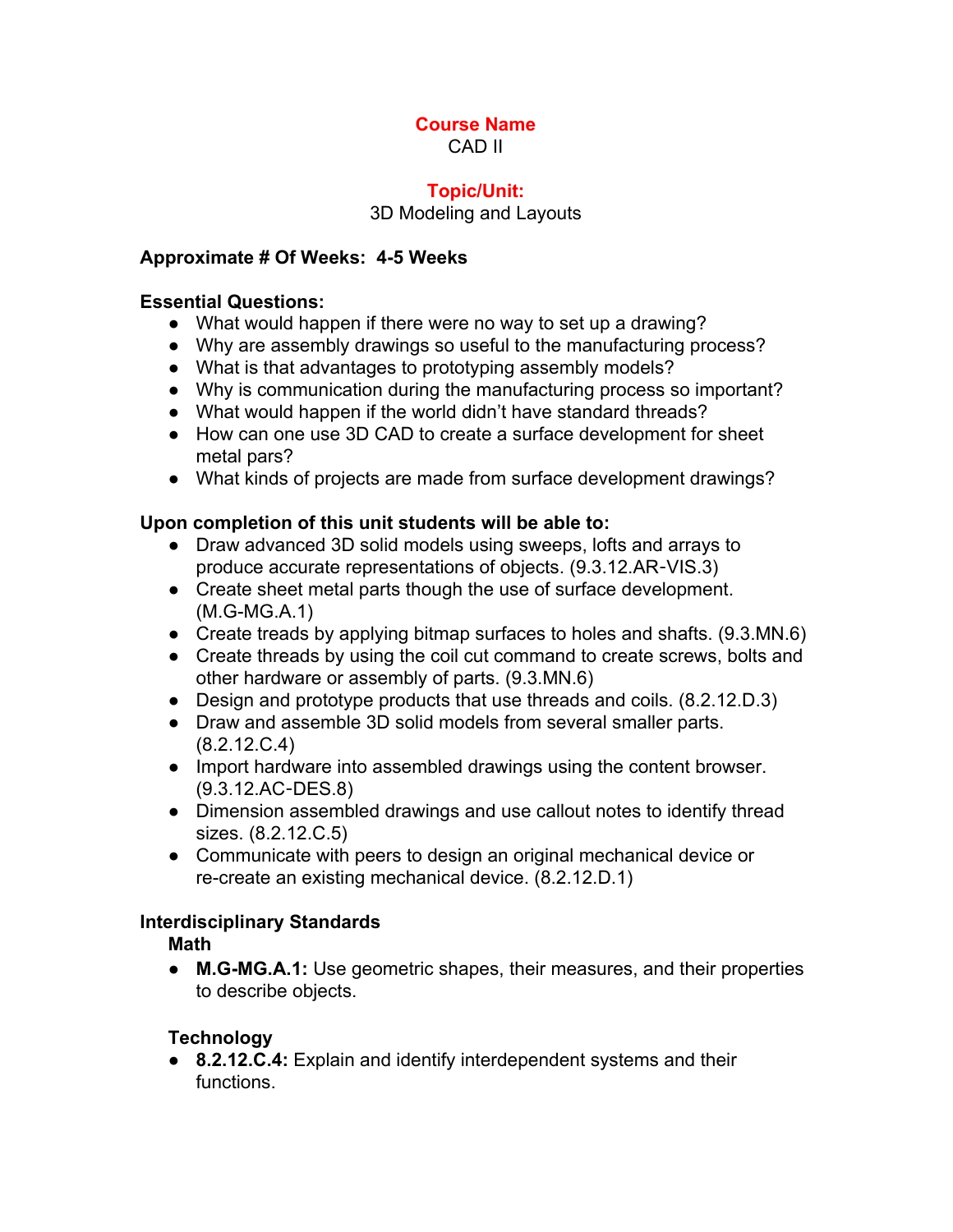- **8.2.12.C.5:** Create scaled engineering drawings of products both manually and digitally with materials and measurements labeled.
- **8.2.12.D.1:** Design and create a prototype to solve a real world problem using a design process, identify constraints addressed during the creation of the prototype, identify trade-offs made, and present the solution for peer review.
- **8.2.12.D.3:** Determine and use the appropriate resources (e.g., CNC (Computer Numerical Control) equipment, 3D printers, CAD software) in the design, development and creation of a technological product or system.

### **Career and Technical Education**

- 9.3.12.AR-VIS.3: Analyze and create two and three-dimensional visual art forms using various media.
- **9.3.12.AC**‐**DES.8:** Apply standards, applications and restrictions pertaining to the selection and use of construction materials, components and assemblies in the project design.
- **9.3.MN.6:** Demonstrate workplace knowledge and skills common to manufacturing.

### **Activities:**

- Students will use modeling software to create advanced 3D parts of increasing difficulty.
- Students will use 3D CAD to produce sheet metal parts and layouts for fabrication.
- Students will create parts with threads using ANSI standards.
- Students will use surface and geometric constraints to bring together 3D parts in to an assembled drawing.

## **STEAM Activity:**

- Draw it: Students will use calipers to measure and draw a remote calculator or other technology to produce a properly dimensioned orthographic layout of a technical object.
- Bottle design: Students will design a bottle with a screw cap to reinforce concepts of threading for precise fit. This can be any design with the objective of creating two threaded parts that screw together.

## **Enrichment Activities:**

- The *Paramedic Modeling* text can be used for basic tutorials of how to draw advanced three-dimensional parts using the loft, revolve and sweep commands. Parts include: Hair Dryer, and Cooling Fan Cover.
- Pats can be drawn from the *Parametric Modeling* Text or the *Engineering Drawing and Design* Text.
- Students can recreate parts form the *Parametric Modeling* Text or the *Engineering Drawing and Design* text to be assembled and include in their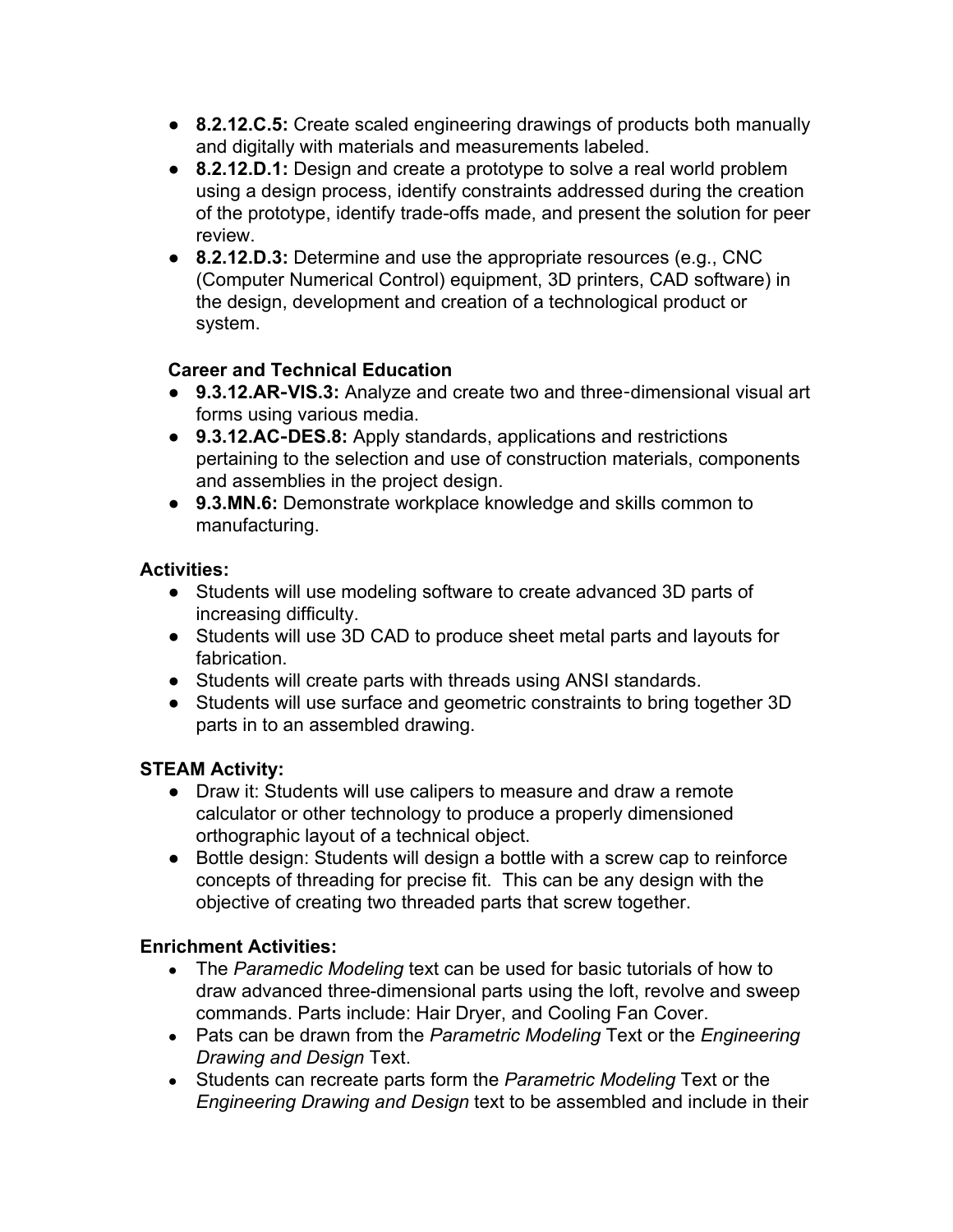digital portfolio. Each drawing should be dimensioned using proper dimensioning rules.

• Product Re-Design: The students will re-design an existing product to enhance its capabilities. Students can also invent a new product. Students may participate in the Stratasys Extreme Re-design Challenge.

### **Methods of Assessments/Evaluation:**

- **●** Assembly quiz, quizzes on terminology use assembly views, and questions from text.
- ANSI quiz on threads.
- Assessment rubrics to ensure drawings meet the requirements specified.
- **●** Students will be assessed on the accuracy and proper use of dimensions in their drawings.
- Students will complete assigned drawing by the determined due date.
- Students will keep a digital portfolio of their drawings.
- Students will make all necessary revisions for final flawless drawing to include in their digital portfolios.

### **Resources:**

- **●** Digital handouts of drawings and procedures.
- **●** Parametric Modeling Textbook: *Parametric Modeling with Autodesk Inventor*
- **●** Textbooks: *Mechanical Drafting*, *Technical Drawing*: *Engineering Drafting And Design.*
- **●** Computers with AutoCAD and Inventor installed
- **●** Plotter/Printers
- **●** 3D printer
- **●** Projector and screen
- **●** Calculator
- **●** Rulers
- **●** Calipers

## **Online Resources:**

- Mr. Shohen's page: http://www.glenridge.org/Page/3606
- Bottle Cap: http://www.fastcoexist.com/3029643/high-school-students-come-up-with-a -genius-plan-for-getting-ketchup-out-of-the-bottle
- Screws: https://www.youtube.com/watch?v=uc2Z\_zzIA8
- **●** ReDesign: http://www.stratasys.com/extremeredesign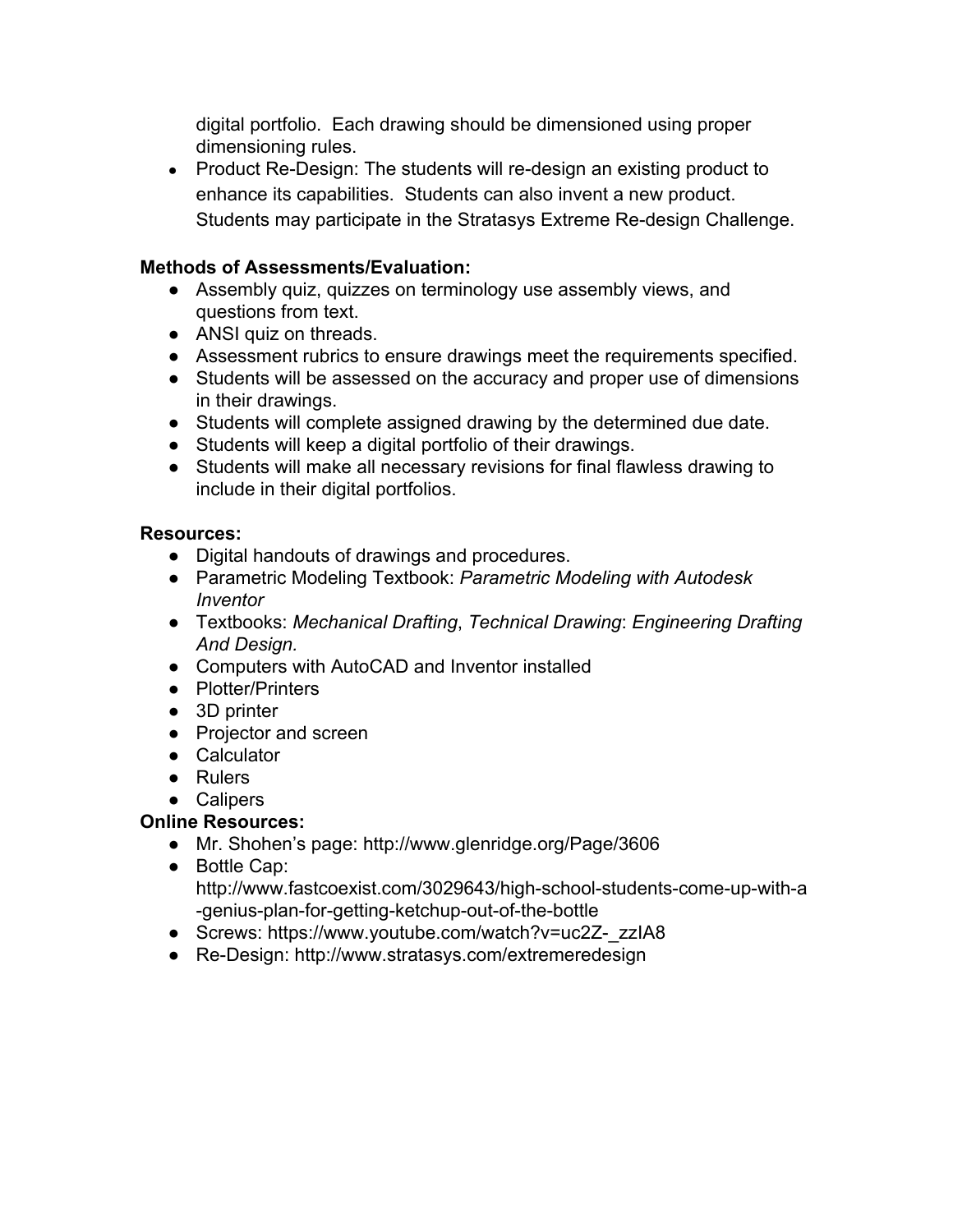### **Course Name**

#### CAD II

### **Topic/Unit:**

#### Mechanical Design

#### **Approximate # Of Weeks: 45 Weeks**

#### **Essential Questions:**

- What skills are needed for a mechanical engineer or industrial designer?
- What would happen if the world didn't have the American Design Drafting Association (ADDA)?
- Why is communication with peers during the manufacturing process so important?
- Why are presentations used to show the interactions between parts?
- Should one understand the importance of an exploded view, parts list and a bill of material?
- What is the purpose of creating an engineering change notices (ECN)?

#### **Upon completion of this unit students will be able to:**

- Create appropriate views, exploded views and a parts list for assembly drawings and produce balloons for individual parts for presentation purposes. (8.2.12.C.5)
- Determine what notes are necessary for an industrial drawing and identify the method for completing engineering change notices (ECN). (9.3.MN.6)
- Draw real-life mechanical devices and group parts together on an assembly drawing with an identification numbering system. (8.2.12.C.6)
- Design devices that use mechanical motion to prototype working design. (8.2.12.D.3)
- Design devices that have both form and a function. (9.3.12.AR-VIS.3)
- Demonstrate mathematics knowledge and skills required to produce a mechanical motion through an assembly working drawing. (M.G-MG.A.3)
- Develop and deliver a presentations using CAD software to engage and inform audiences. (9.3.ST.1)
- Work with a team to establish goal and set a timeline to complete the assigned drawings and project. (8.2.12.D.1)

#### **Interdisciplinary Standards**

**Math**

● **M.G-MG.A.3:** Apply geometric methods to solve design problems (e.g., designing an object or structure to satisfy physical constraints or minimize cost; working with typographic grid systems based on ratios).★

### **Technology**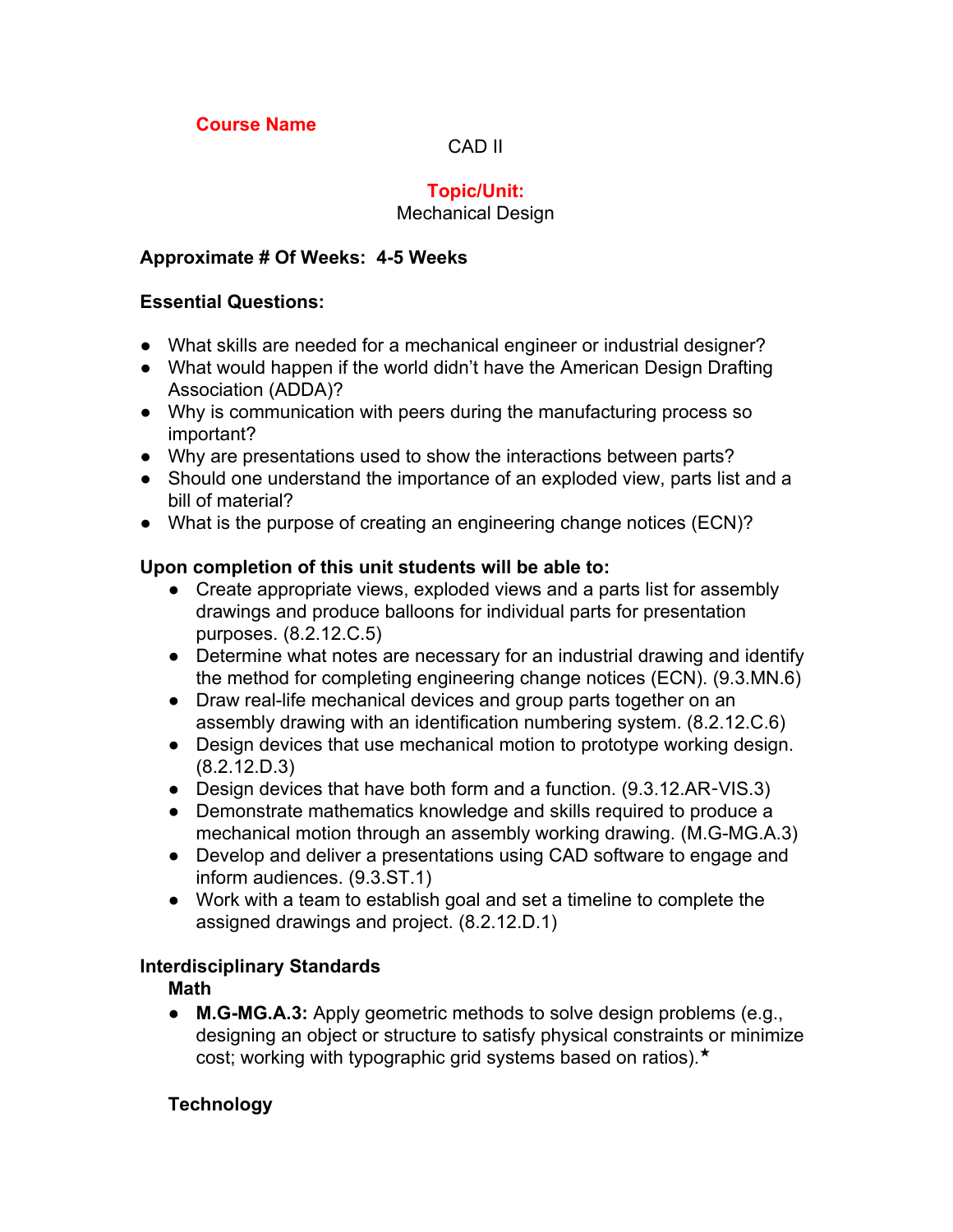- **8.2.12.C.5:** Create scaled engineering drawings of products both manually and digitally with materials and measurements labeled.
- **8.2.12.C.6:** Research an existing product, reverse engineer and redesign it to improve form and function.
- **8.2.12.D.1:** Design and create a prototype to solve a real world problem using a design process, identify constraints addressed during the creation of the prototype, identify trade-offs made, and present the solution for peer review.
- **8.2.12.D.3:** Determine and use the appropriate resources (e.g., CNC (Computer Numerical Control) equipment, 3D printers, CAD software) in the design, development and creation of a technological product or system.

### **Career and Technical Education**

- **9.3.12.AR**‐**VIS.3:** Analyze and create two and three‐dimensional visual art forms using various media.
- **9.3.ST.1:** Apply engineering skills in a project that requires project management, process control and quality assurance.
- **9.3.MN.6:** Demonstrate workplace knowledge and skills common to manufacturing.

### **Activities:**

- Students will work in groups to create an assembly working drawing of a mechanical part.
- **●** Students will use CAD software to assemble each part and create working drawings.
- **●** Students will use CAD software to produce an exploded assembly view of the device. Each part should be numbered with balloons.
- **●** Students will create a parts list on the final drawing.
- **●** Students will present the drawing though animation of the working parts and a final print using the dimension three-dimensional printer.
- Students will create parts with threads using ANSI standards.

## **STEAM Activities:**

- Marble Machine: Students will create a continuous motion device for a marble mover that uses a track and retrieving device with gears.
- **●** Assembly Modeling: As part of a team the students will choose a mechanical device that can produce motion. The device can be recreated by using calipers or existing dimensions from a textbook or handouts. The students will use 3D modeling software to draw parts individually to be assembled as a team. The final presentations should include orthographic views, Sectional or auxiliary views, an Isometric view, exploded assembled view with a parts list and an animation with a presentation of the working device. The device can be printed using the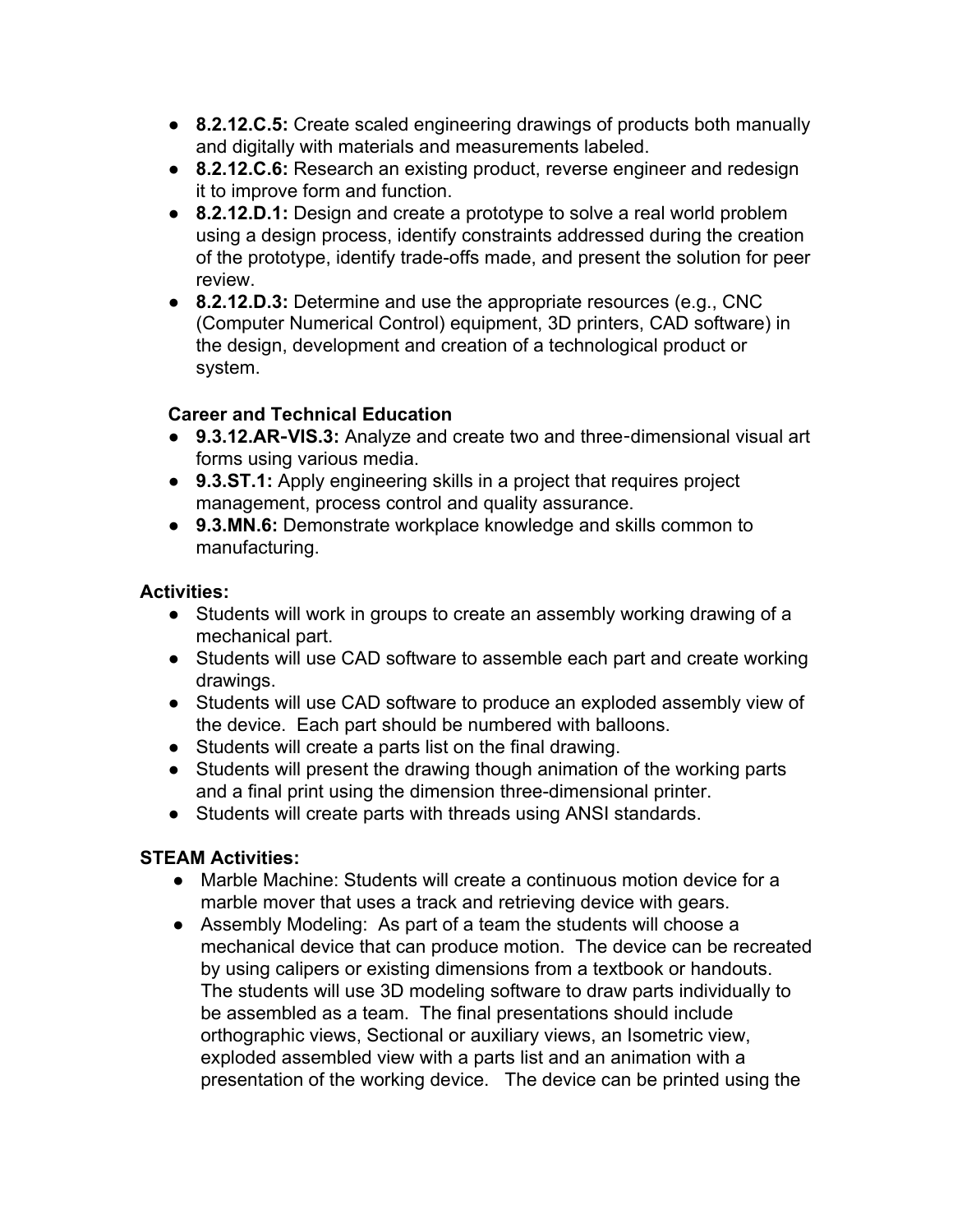three-dimensional printer as a fully functional part or to be assembled using hardware.

● Mechanical devices can incorporate an electric motor to show motion for the prototype.

### **Enrichment Activities**:

- Sample drawings for each assigned project and each assigned drawing.
- Sample real life objects for the students to draw.
- Drawings should allow students to become familiar with assembling parts and creating presentation of animation and exploded views.
- **●** Drawings should allow students to become familiar with the process of creating a mechanical part with motion
- **●** Wind Turbine Parts: The students can use the parts drawn from the previous unit to be assembled in order to create a wind turbine. The wind turbines can be placed in a presentation in order show basic motion of parts.

### **Methods of Assessments/Evaluation:**

- **●** Working drawing quiz, quizzes on terminology use in working drawings and questions from text.
- Assessment rubrics to ensure drawings and projects meet the requirements specified.
- **●** Students will be assessed on the accuracy and proper use of dimensions in their drawings analog with the creation of parts lists and balloons.
- Students will complete assigned drawing by the determined due date.
- Students will keep a digital portfolio of their drawings.
- Students will make all necessary revisions for final flawless drawing to include in their digital portfolios.

### **Resources:**

- **●** Digital handouts of drawings and procedures.
- **●** Parametric Modeling Textbook: *Parametric Modeling with Autodesk Inventor*
- **●** Textbooks: *Mechanical Drafting*, *Technical Drawing*: *Engineering Drafting And Design.*
- **●** Computers with AutoCAD and Inventor installed
- **●** Plotter/Printers
- **●** 3D printer
- **●** Projector and screen
- **●** Calculator
- **●** Rulers
- **●** Calipers

### **Online Resources:**

● Mr. Shohen's page: http://www.glenridge.org/Page/3606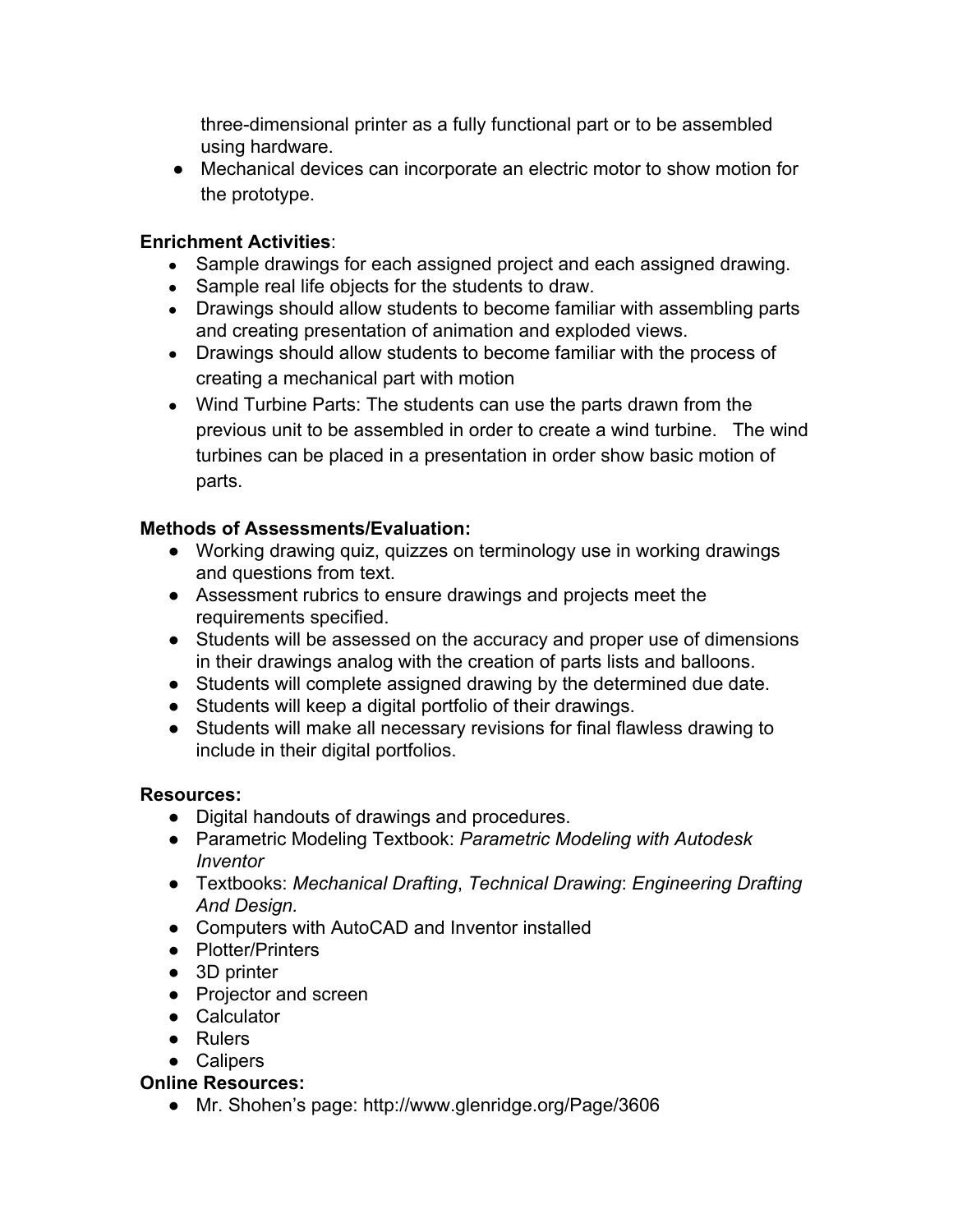- Assembly Drawing:
	- https://knowledge.autodesk.com/support/inventor-products/getting-started/ caas/CloudHelp/cloudhelp/2015/ENU/Inventor-Tutorial/files/GUID-D50A28 EC-D62A-4FEA-9D01-C131B499357C-htm.html
- Marble Mover: https://www.youtube.com/watch?v=zhVQzKZB72Q https://www.youtube.com/watch?v=xprwGhcB\_T8 https://www.youtube.com/watch?v=yLUop-sodKQ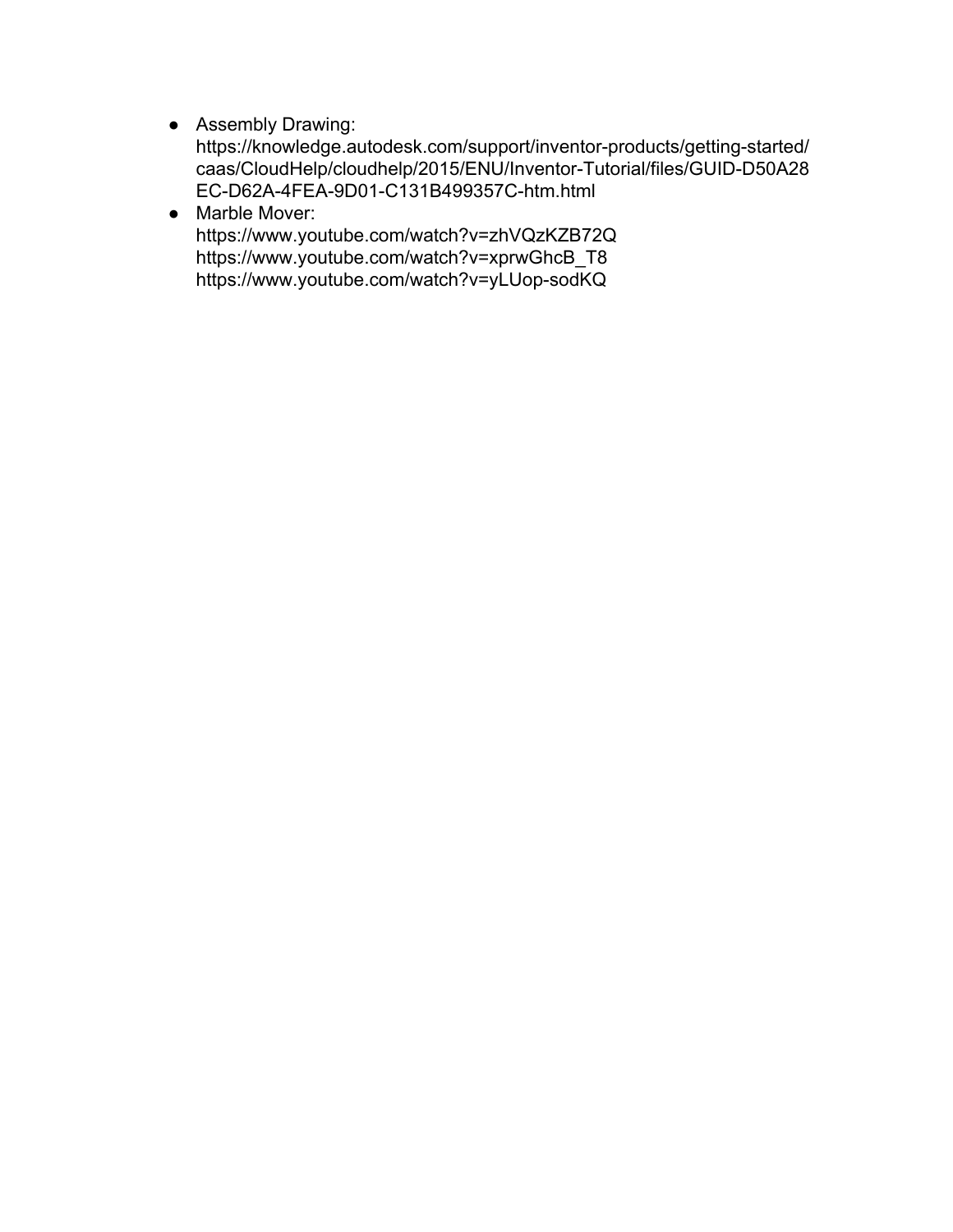#### **Course Name** CAD II

#### **Topic/Unit:**

#### Architectural Design

#### **Approximate # Of Weeks: 910 Weeks**

#### **Essential Questions:**

- How have modern CAD systems and the use of Building Information Modeling (BIM) allowed the client to be more influential in the design process of the building?
- How do modern architecture programs allow for more efficiency in he creation of floor plans, elevations, 3D renderings, and section views?
- What career opportunities may this course lead someone?
- How does an architect start a drawing?
- How do national and local building codes affect an architectural plan?
- Are there many standards in the architectural field?
- What types of designs/details are necessary on an architectural plan?
- What is the advantage of using existing house plans when designing your own home?

#### **Upon completion of this unit students will be able to:**

- Use an architectural designing program to draw and dimension a residential building from the foundation to the roof. (9.3.12.AC.2)
- Understand how modern architectural 3D modeling equipment is used to design residential homes. (9.3.12.AC.6)
- Identify and draw various architectural styles and roof styles. (9.3.12.AC.4)
- Generate interior and exterior elevation drawings. (9.3.12.AC-DES.6)
- Construct a table for window and door schedules. (9.3.12.AC-CST.4)
- Draw an electrical schematic plan for a residential house. (9.3.12.AC.1)
- Create a ledged for the electrical schematic plan. (9.3.12.AC.1)
- Construct a plot and survey plan by manually entering in elevations. (M.GMG.A.3**)**
- Import train from Google earth GPS elevations. (9.3.12.AC.2)
- Design a working kitchen plan with appliances, task lighting and electrical required needs. (8.2.12.C.3)
- Follow local and national building codes when designing a residential floor plan. (9.3.12.AC‐DES.4) & (9.3.12.AC.3)
- Import components into the plan from inside the program and from on line resources. (9.3.12.AC‐DES.8)
- Create interior and exterior renderings of spaces. (9.3.12.AR-VIS.3)
- Use appropriate building materials and common architectural themes when designing and building interior and exterior spaces. (9.3.12.AC‐DES.7)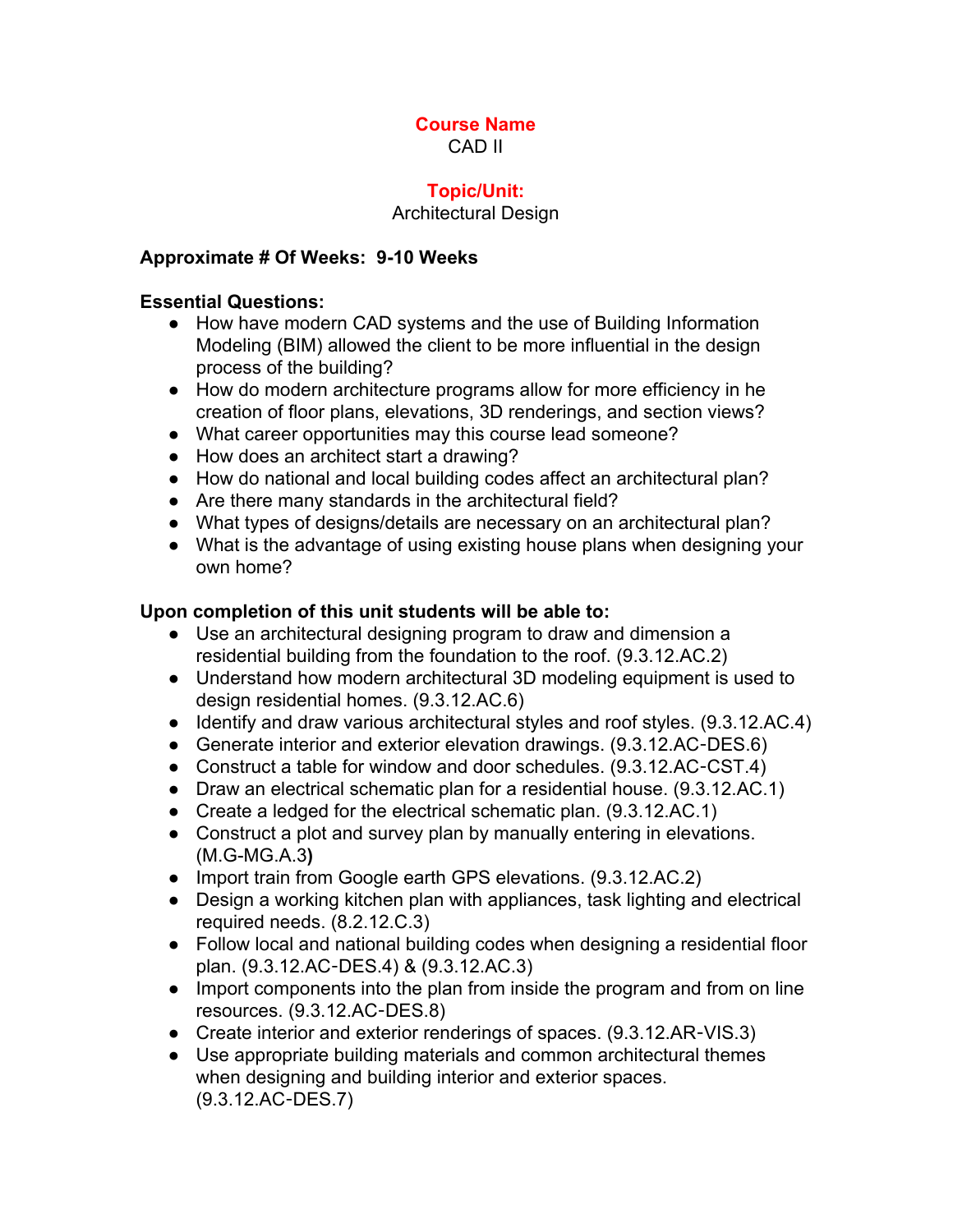### **Interdisciplinary Standards**

#### **Math**

• **M.G-MG.A.3:** Apply geometric methods to solve design problems (e.g., designing an object or structure to satisfy physical constraints or minimize cost; working with typographic grid systems based on ratios).★

### **Technology**

● **8.2.12.C.3:** Analyze a product or system for factors such as safety, reliability, economic considerations, quality control, environmental concerns, manufacturability, maintenance and repair, and human factors engineering (ergonomics).

### **Career and Technical Education**

- **9.3.12.AC.1:** Use vocabulary, symbols and formulas common to architecture and construction.
- **9.3.12.AC.2:** Use architecture and construction skills to create and manage a project.
- **9.3.12.AC.3:** Comply with regulations and applicable codes to establish and manage a legal and safe workplace.
- **9.3.12.AC.4:** Evaluate the nature and scope of the Architecture & Construction Career Cluster and the role of architecture and construction in society and the economy.
- **9.3.12.AC.6:** Read, interpret and use technical drawings, documents and specifications to plan a project.
- **9.3.12.AC**‐**DES.4:** Apply building codes, laws and rules in the project design.
- **9.3.12.AC**‐**DES.6:** Apply the techniques and skills of modern drafting, design, engineering and construction to projects.
- **9.3.12.AC**‐**DES.7:** Employ appropriate representational media to communicate concepts and project design.
- **9.3.12.AC**‐**DES.8:** Apply standards, applications and restrictions pertaining to the selection and use of construction materials, components and assemblies in the project design.
- 9.3.12.AR-VIS.3: Analyze and create two and three-dimensional visual art forms using various media.

### **Activities:**

- Students will create a series of architectural drawings to become failure with using a specific architecture program.
- Students will complete exercises for developing design skills in architecture.
- Students will complete classroom exercises on architectural details.
- Students will design residential structures for specific client needs.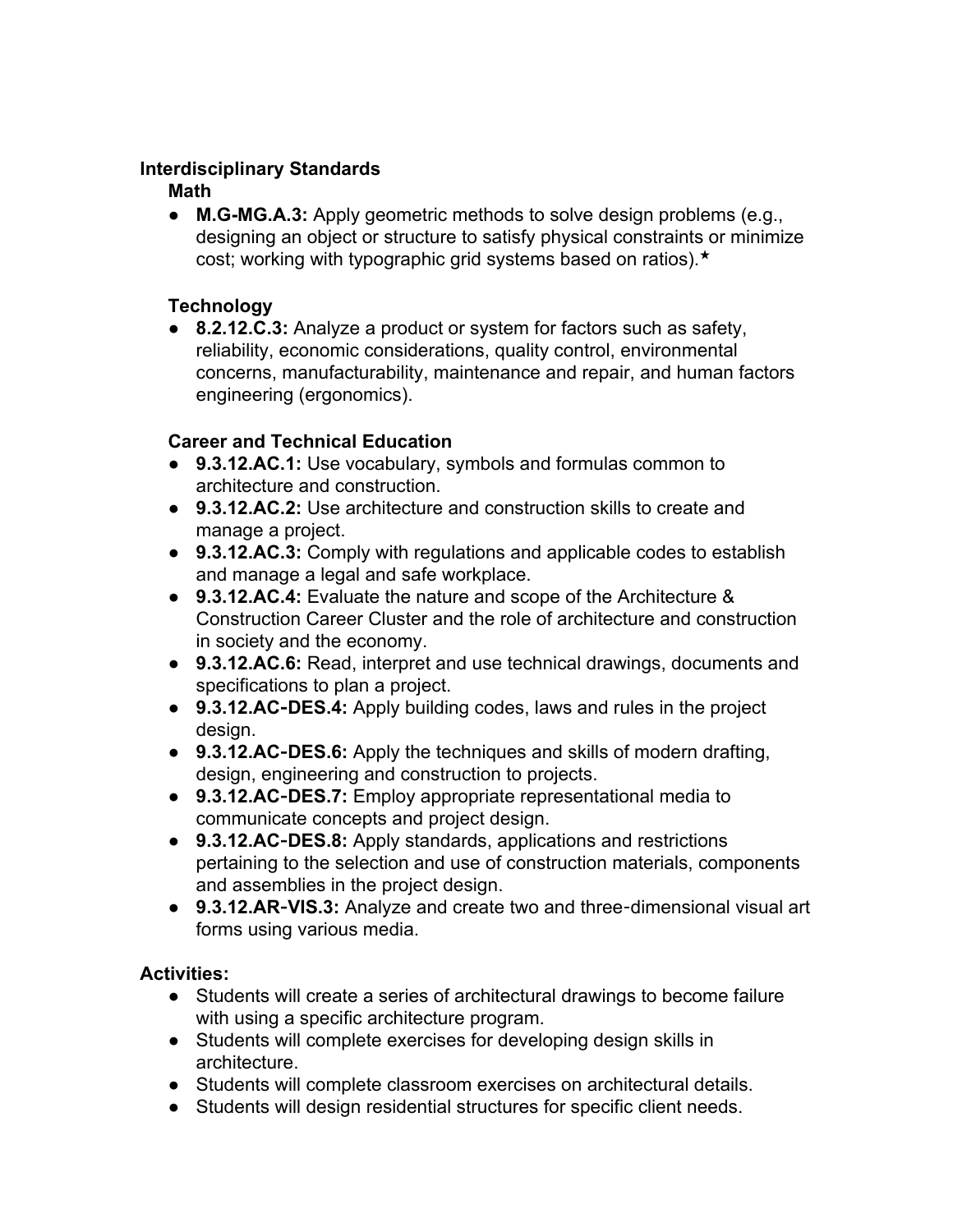- Students will redesign spaces for specific client needs.
- Students will design and draw architectural plans and construct models from the plans.

### **STEAM Activity:**

- Architectural feature: Given a basic residential model students will design and construct a scale model of an architectural feature to add on to the house. The feature should follow the same design theme for the home.
- Scale Residential Model: Following a theme, students will develop a set of architectural plans and related materials for an architectural renovation design challenge and construct a physical, as well as a computer-generated model, to accurately depict their design.

### **Enrichment Activities**:

- Sample drawings for each assigned project and each assigned drawing.
- Sample model for the students to use as examples.
- **●** Real life architectural plans may be shown to display working architectural drawings.
- Design a house showing (floor plans, elevations, section views, detail views and window and door schedules)
- Designing an electrical schematic system for a house that shows switches, outlets, GFCI outlets, lighting, wire, smoke detectors, phone jacks and the power panel.
- Creating a scale model of the house that utilizes the plotted floor plan in the construction.

## **Methods of Assessments/Evaluation:**

- $\bullet$  Performance-based assessment on architectural standards as used in industry.
- Assessment on the creation of detailed drawings in the following areas: 1. Foundation
	- 2. Footing and floor plan
	- 3. Electrical Plans and ledges.
	- 4. Kitchen Plans incorporating the work triangle
	- 5. Bathroom design following building codes for minimum distances.
	- 6. Detailed wall section with building materials
	- 7. Roof structure plan showing slope
	- 8. Elevations
	- 9. Building to be placed on Civil Engineering/Survey plot plan assignment.
	- 10.Detailed rooms
	- 11.Render drawing of building
- Quizzes —Architectural styles, Kitchens, Bathrooms and electrical codes.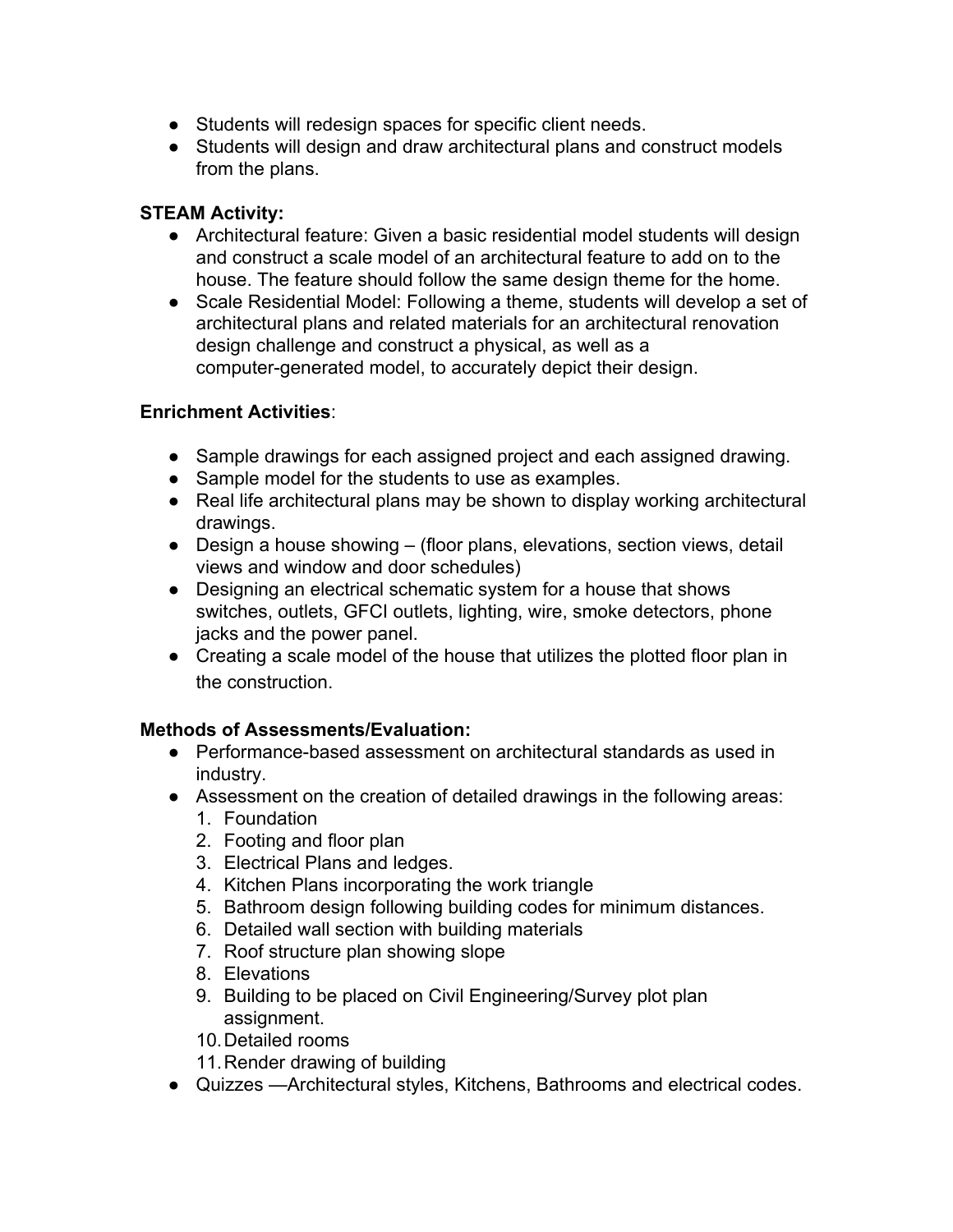#### **Resources:**

- **●** Digital Handouts of drawings and procedures.
- **●** Textbooks: *Architecture Residential Drafting and Design*
- **●** Computers with AutoCAD, AutoCAD Architecture and Rivet installed
- **●** Plotter/Printers
- **●** 3D printer
- **●** Projector and screen
- **●** Calculator
- **●** Rulers
- **●** Foam core
- **●** Balsa wood
- **●** Modeling tools

#### **Online Resources:**

- Mr. Shohen's page: http://www.glenridge.org/Page/3606
- Revit City: http://www.revitcity.com/index.php
- Autodesk Seek: http://seek.autodesk.com/
- **●** House Plans: https://www.houseplans.com/
- **●** Bathroom Design Rules: http://starcraftcustombuilders.com/bath.design.rules.htm#.V6t-iSMrK\_E
- **●** Kitchens Design and Codes: http://starcraftcustombuilders.com/kitchen.design.rules.htm#.V6t-2CMrK\_ E

Foam Modeling:

- https://www.pinterest.com/pin/188517934375114846/
- https://www.youtube.com/channel/UCb5TRJQQDUFDblVYbTGvh8w TSA:
- http://tsa.mountainview.groupfusion.net/modules/locker/files/get\_group\_fil e.phtml?gid=4786004&fid=29485514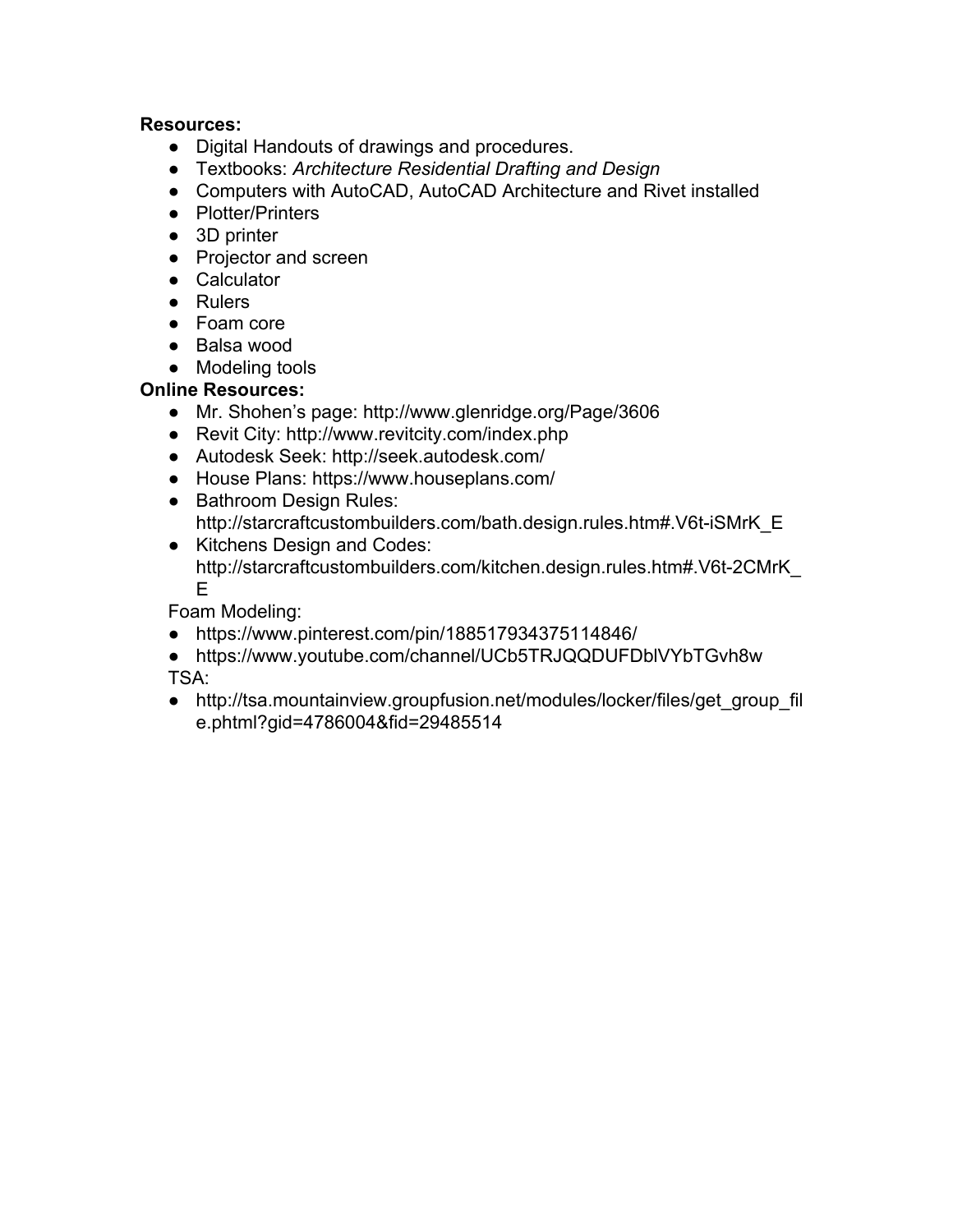#### **Course Name** CAD II

#### **Topic/Unit:**

#### Commercial Architecture

#### **Approximate # Of Weeks: 910 Weeks**

#### **Essential Questions:**

- How is the design of commercial structures affected by societies' needs?
- What is it important when designing efficient living spaces and community spaces?
- How will the renovation and beautification of community-shared spaces positively impact the residents of the communities?
- How should you balance form and function when designing commercial architecture?
- Is it important to be equitable when designing spaces for multiple residences?
- How are public venues designed to maximize the experience for all patrons?

### **Upon completion of this unit students will be able to:**

- Apply basic elements of design for commercial architecture through conceptualization, planning and drawing structures. (M.G-MG.A.3)
- Develop a creative approach to designing architecture for public spaces. (9.3.12.AC.2) & (9.3.12.AC‐DES.5)
- Design spaces for clients' needs while adding their own influence to the structure. (9.3.12.AC‐DES.3)
- Work independently to research, plan, and develop solutions for community and shared spaces. (9.3.12.AC‐DES.8)
- Work cooperatively with a partner to design separate spaces that will later be attached in the completion of a larger project. (9.3.12.AC‐DES.2)
- Draw, and dimension floor plans for community buildings. (9.3.12.AC.1)
- Use architectural software to generate exterior elevation drawings. (9.3.12.AC‐DES.6)
- Use architectural software to generate renderings of walkthroughs. (9.3.12.AC‐DES.7) & (9.3.12.AR‐VIS.2)
- Create interior and exterior renderings of spaces. (9.3.12.AR-VIS.3)
- Complete a professional series of drawings to display buildings for clients. (9.3.12.AC.6)
- Develop an understanding of Green building materials and designing for environmental sustainability. (8.2.12.B.2)
- Research the LEED and design and create a "green" model of an architectural structure. (HS-ETS1-3)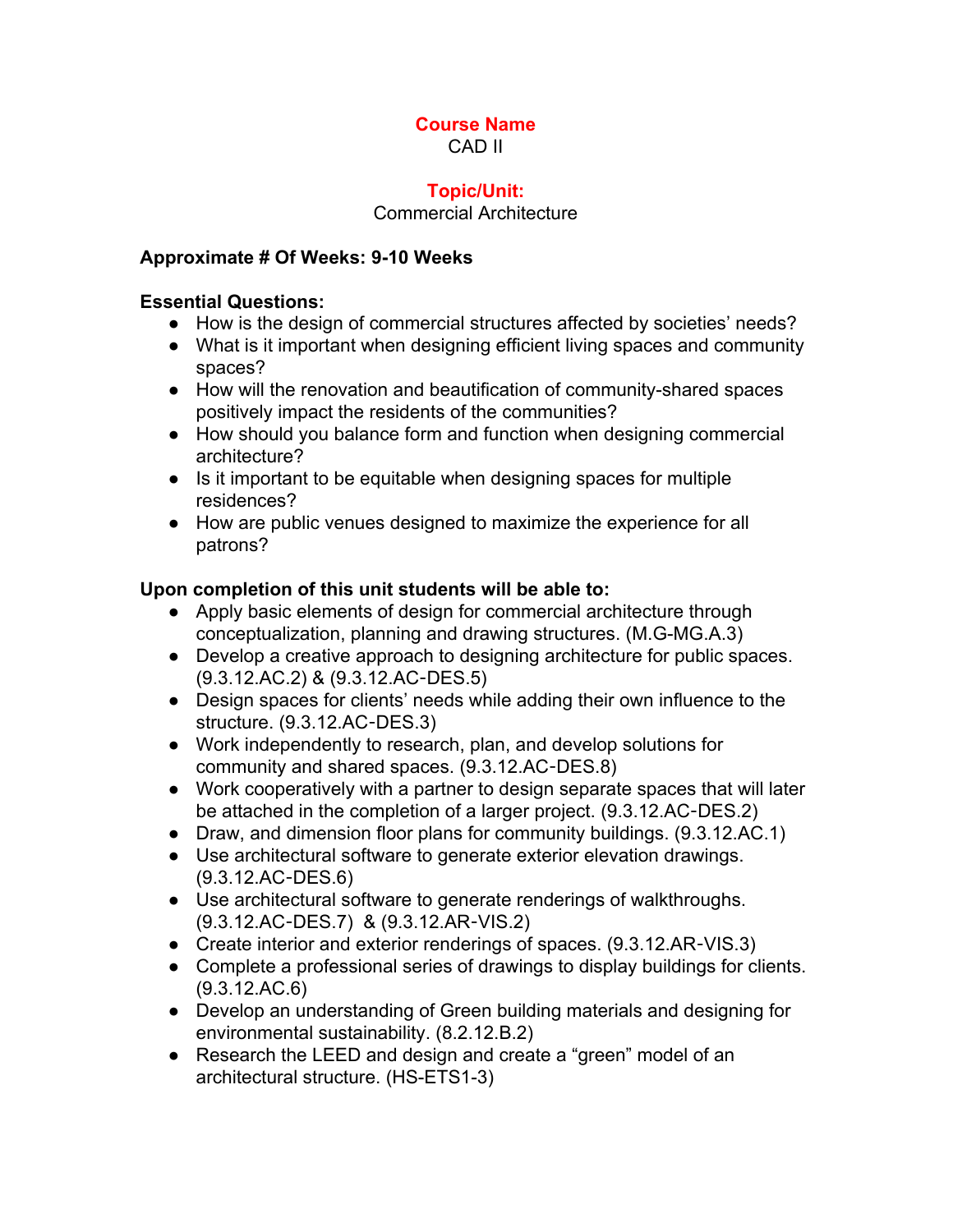### **Interdisciplinary Standards**

#### **Math**

• M.G-MG.A.3: Apply geometric methods to solve design problems (e.g., designing an object or structure to satisfy physical constraints or minimize cost; working with typographic grid systems based on ratios).★

#### **Science**

● HS-ETS1-3: Evaluate a solution to a complex real-world problem based on prioritized criteria and trade-offs that account for a range of constraints, including cost, safety, reliability, and aesthetics, as well as possible social, cultural, and environmental impacts.

### **Technology**

● **8.2.12.B.2:** Evaluate ethical considerations regarding the sustainability of environmental resources that are used for the design, creation and maintenance of a chosen product.

#### **Career and Technical Education**

- **9.3.12.AC.1:** Use vocabulary, symbols and formulas common to architecture and construction.
- **9.3.12.AC.2:** Use architecture and construction skills to create and manage a project.
- **9.3.12.AC.6:** Read, interpret and use technical drawings, documents and specifications to plan a project.
- 9.3.12.AC-DES.2: Use effective communication skills and strategies (listening, speaking, reading, writing and graphic communications) to work with clients and colleagues.
- **9.3.12.AC**‐**DES.3:** Describe the requirements of the integral systems that impact the design of buildings.
- **9.3.12.AC**‐**DES. 5:** Identify the diversity of needs, values and social patterns in project design, including accessibility standards.
- **9.3.12.AC**‐**DES.6:** Apply the techniques and skills of modern drafting, design, engineering and construction to projects.
- **9.3.12.AC**‐**DES.7:** Employ appropriate representational media to communicate concepts and project design.
- **9.3.12.AC**‐**DES.8:** Apply standards, applications and restrictions pertaining to the selection and use of construction materials, components and assemblies in the project design.
- **9.3.12.AR**‐**VIS.2** Analyze how the application of visual arts elements and principles of design communicate and express ideas.
- 9.3.12.AR-VIS.3: Analyze and create two and three-dimensional visual art forms using various media.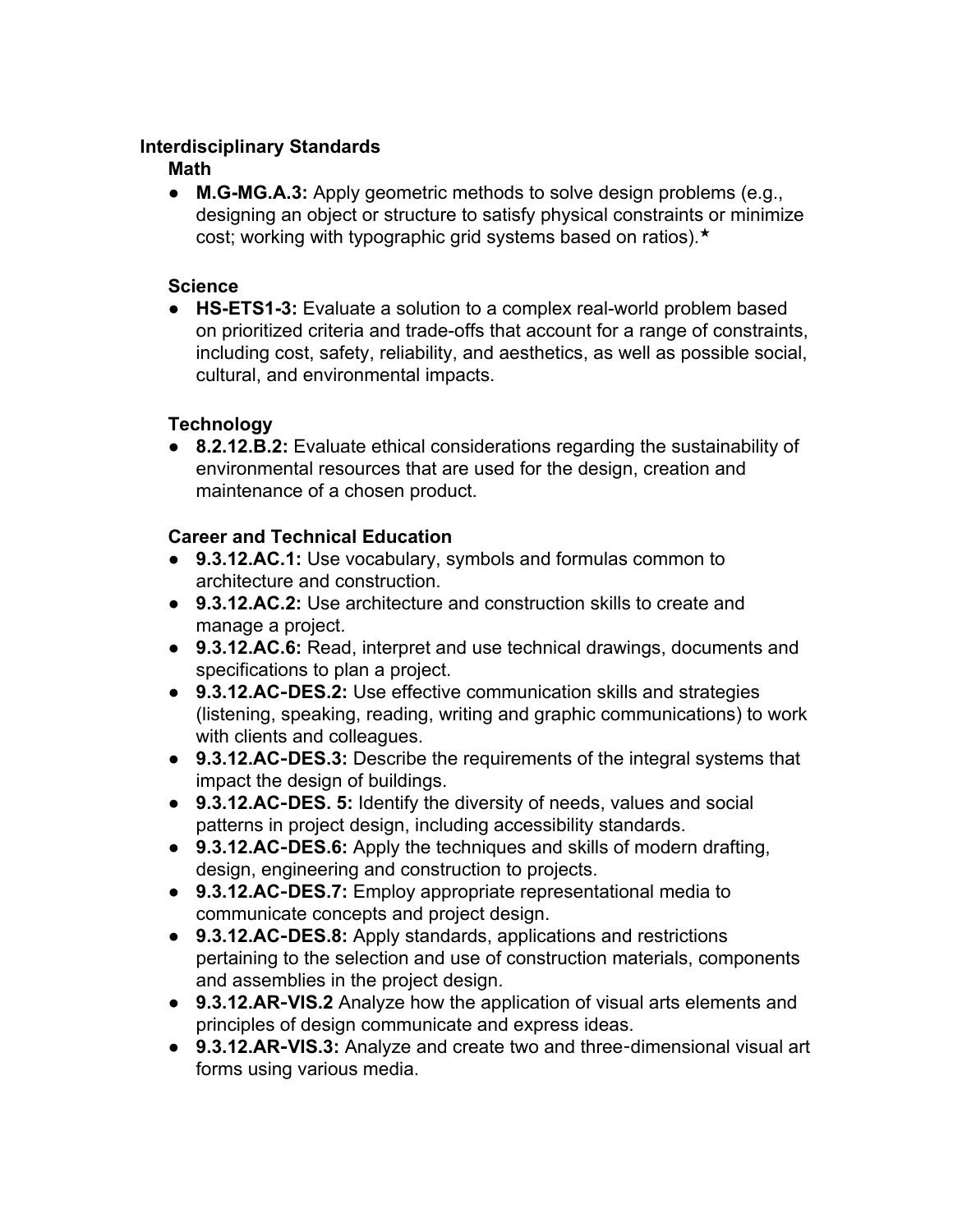### **Activities:**

- Students will create a series of Architectural drawings using an architectural modeling program.
- Students will complete architectural details exercises including renderings of interior and exterior spaces.
- Students will work independently and with partners to design structures with given client requirements.
- Students will develop a model presentation with, drawings, renderings and a site plan.

### **STEAM Activities:**

• Leadership in Energy and Environmental Design (LEED): Students will demonstrate an understanding of green construction and develop an aptitude for architectural design in the development of plans, for sustainable design. Students will create a model a "green" structure.

### **Enrichment Activities**:

- Commercial Building: Design a 50' x 150' Building with the following specifications:
	- o Retail space
	- o Office space
	- o Public Bathrooms
- Townhouse:
	- o Two car garage
	- o Basement with utilities
	- o 3 Bedrooms and 2.5 bathrooms
	- o Parking areas and walkways
	- o Exterior Lighting
	- o Trees and shrubs
- Community Pool:
	- o Parking
	- o Lock rooms with restroom (male and female) handicapped stalls
	- o Picnic tables and umbrellas
	- o Recreational courts
	- o Play Ground
	- o Kids Pool
	- o Main Pool swimming lanes concrete desk around pool (diving boards & slides optional)
- Movie Theater: